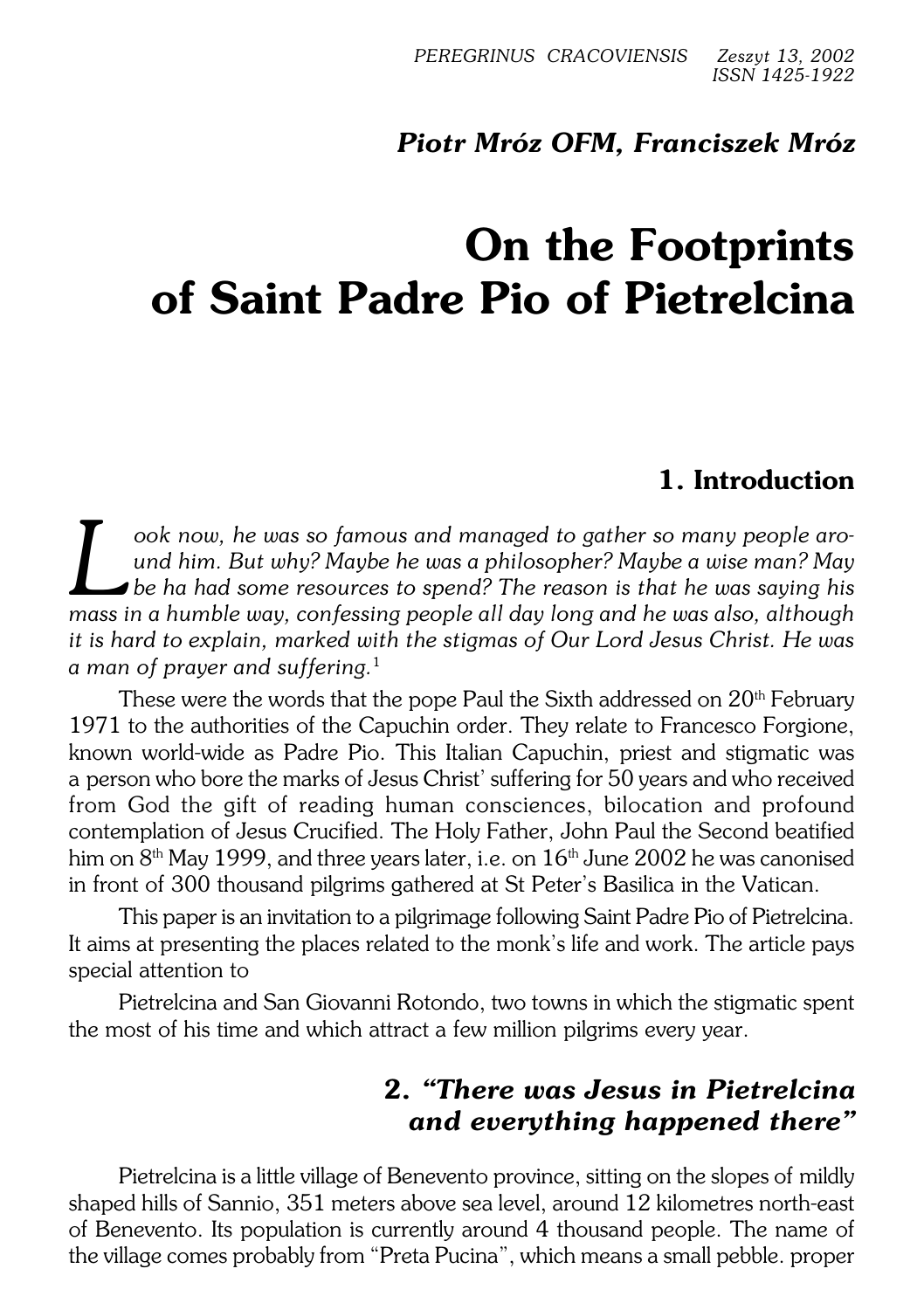

Fig. 1. Places connected to Padre Pio

It was in this pretty village that Francesco Forgione was born on  $25<sup>th</sup>$  May 1887. He was the fourth out of eight<sup>2</sup> children of Grazio Maria Forgione and Maria Giuseppa De Nunzio. His house still exists currently. It is located at Vico Storto Valle Street. It was a common habit in Pietrelcina that families had their houses dispersed at various locations, that is why the Forgiones had their kitchen at number 28 and their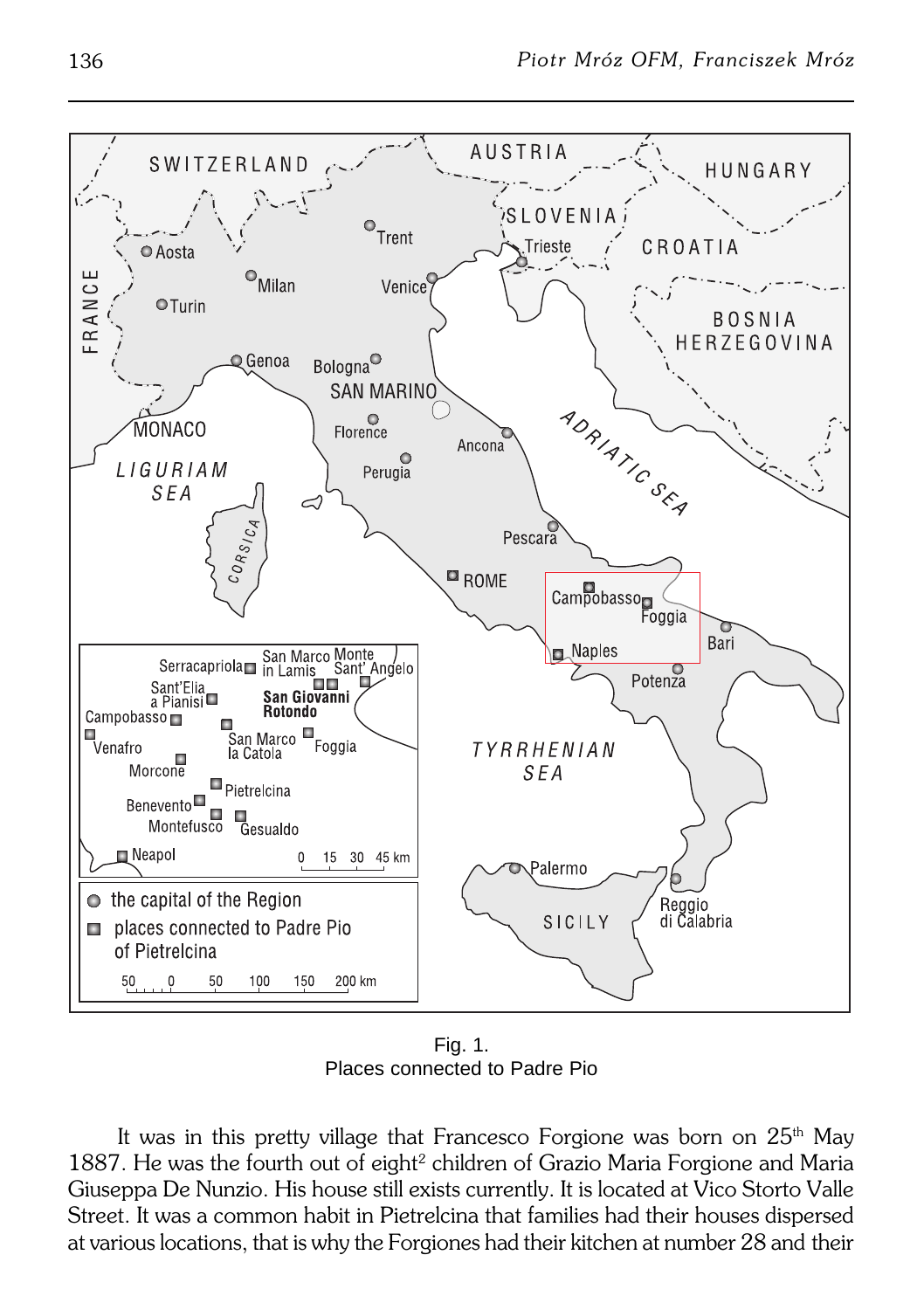flat and bedrooms were at number 32. Some pieces of furniture, like a chest of drawers, a couple of chairs, an oil lamp and a double bed with the parents' photograph were preserved. There is a stone plaque on the external wall of the building, reading that 'On 25th May 1887 Francesco Forgione, known as Padre Pio of Pietrelcina, was born in this house. To commemorate his  $100<sup>th</sup>$  birth anniversary – brothers from Pietrelcina.'

Little Forgione was christened Nicolantonio Orlando, the parish priest in thelittle church of Santa Maria degli Angeli on 26<sup>th</sup> May 1887. Currently the church is under the invocation of Saint Ann. Forgione was christened as Francesco, to honour Saint Francis of Assisi, for whom his mother had special respect.<sup>3</sup> His childhood was happy, and his family were poor but deep believers. When he was only five years old, Francesco had his first revelations and violent fits of Satan, which he hid until 1915. He was known to be a very well behaved boy and a devoted churchgoer (he used to visit St Ann's twice a day, in the morning and in the evening).

St Ann's church is the oldest sanctuary in Pietrelcina. It was built in  $13<sup>th</sup>$  century. It was badly destroyed during an earthquake of June 1688, and restored only in 1700. It was in this church that the spiritual life of Francesco Forgione took shape. It was there that he experienced the revelation of the Sacred Heart of Jesus, which he saw above the main altar, it was there that he served for the masses and took his First Holy Communion as well as the sacrament of confirmation, which he received on 27th September 1899 from Donato Marii Dell'Olio, the archbishop of Benevento. Often, upon the sacristan's consent, he would stay for many hours after the mass in a closed church, praying.

The second sanctuary related to Padre Pio of Pietrelcina is a parish church Santa Maria degli Angeli. This church of three aisles was built in the first half of the  $10<sup>th</sup>$  century on the plan of a Greek cross. Padre Pio used to pray solemnly under the figure of Madonna della Libera. He worshiped this Madonna until the last days of his life, calling her 'our Madonella'. He started his service as a deacon there, performing his first baptism and from 1910−1916 he was saying masses there, if his health allowed him to stay in the monastery community.

Pilgrims coming to the hometown of Padre Pio usually visit also the Capuchin church under the invocation of the Holy Family. This sanctuary was erected upon a clear suggestion from Padre Pio. Staying in Pietrelcina during his studies, and then also as a priest, Padre Pio used to walk around the village with his parish priest Salvatore Panulla and other seminarists. In 1909, during one of these strolls, they came to the place of the current church and the monastery. One of the seminarists witnessed the event and described it: *"Brother Pio heard the choir of Angels singing and the bells ringing from not far from us and he showed us with his hand aplace to the right of the road. But none of us heard anything. (...)"*. The monastery complex was built from 1928 to 1948 thanks to the financial support of an American spiritual daughter of Padre Pio, Maria Pyle. The church was consecrated on 19<sup>th</sup> May 1951 by the archbishop of Benevento, Agostino Mancinelli. It is a sanctuary built in the Roman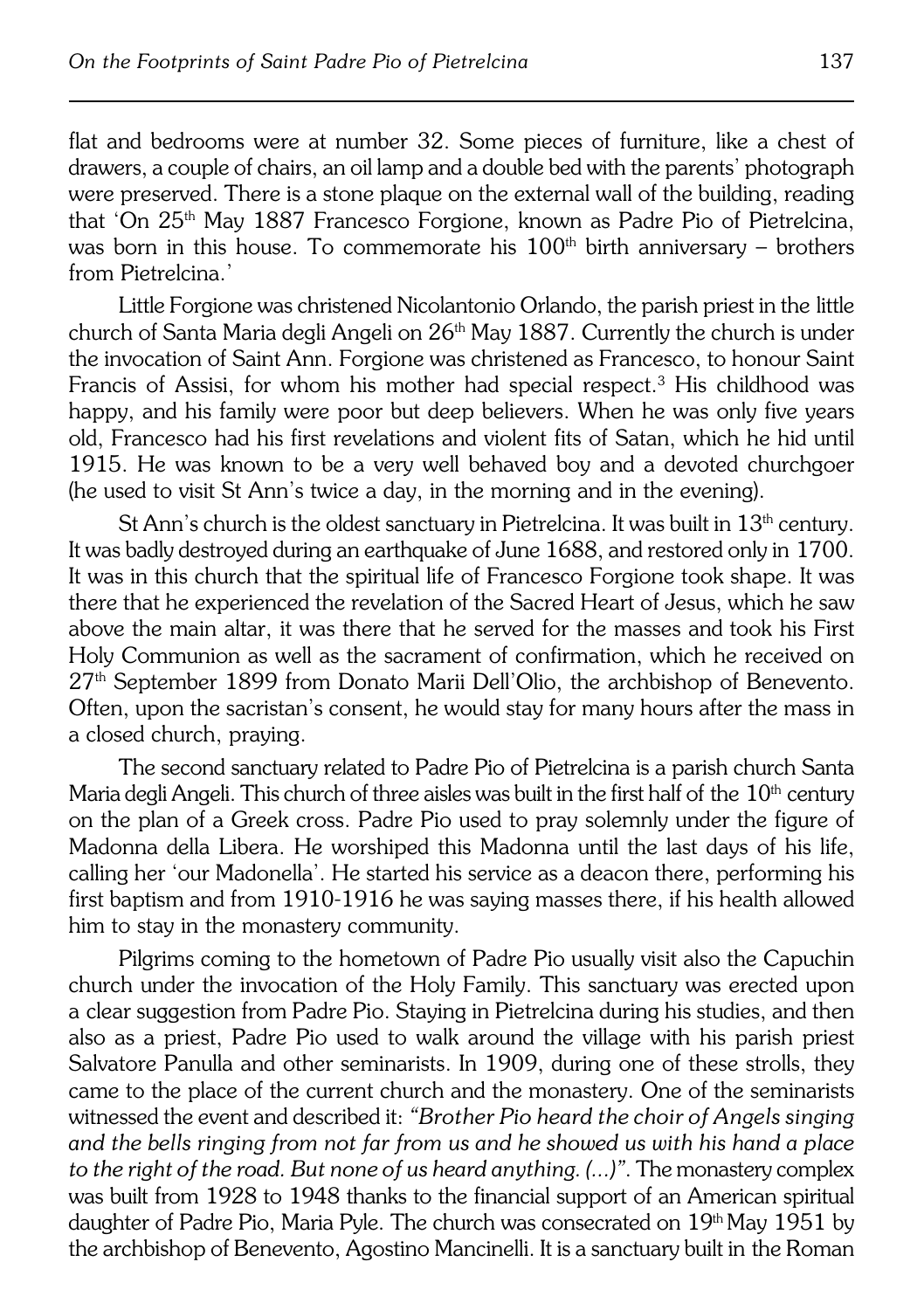style, with three aisles, 40 by 20 m. The main altar includes a mosaic entitled 'the Holy Family' from the Vatican School, while its sides feature wooden figures of the Franciscan Secular Order's patrons: Saint Elisabeth of Hungary and Saint Louis, the king of France.

Piana Romana is a beautiful place in Pietrelcina, located a few kilometres away from the village centre. The Forgiones used to have their arable lands there and they often came to Piana Romana for the summer. A receptacle with some domestic appliances and a bed<sup>4</sup> has kept until now. In 1958 a chapel was built on Piana Romana, which stores an elm trunk. Near this tree Pedro Pio received his stigmata<sup>5</sup> in the fall of 1910. There is also a new round temple at Piana Romana, consecrated on 22nd October 2000. Inside the church there are stations of Christ's Glory. 14 paintings hung on the wall represent events that took place straight after Christ's Resurrection (station  $1$  – women at the empty grave of Jesus,  $2$  – Apostles Peter and John looking for Jesus in the grave,  $3$  – Jesus Resurrected appears to Maria Magdalene,  $4$  – Christ with disciples on the way to Emaus,  $5$  – supper in Emaus,  $6$  – the Resurrected appears in the dining hall, 7 – Jesus brings new life to the Apostles, 8 – Jesus frees Thomas from doubts, 9 – Jesus on Tiberiada Lake, 10 – Peter appointed head of the Apostles,  $11$  – sending out of Apostles with the mission of preaching theGospel, 12 – Jesus comes to heaven, 13 – Madonna and the Apostles in the dining hall, 14 – sending of the Holy Spirit).

The pilgrims walking from the village to Piana Romana stop half way at the bridge over the "Ponticello" stream. This place is related to two events from Padre Pio's life. The devils he met there said: 'Now a Saint is passing'. It was also there that he choked on smoke, trying to smoke a 'Tuscany' cigarette.

Pedro Pio spent 52 years in San Giovanni Rotondo, but he always remained strongly attached to Pietrelcina. The last time he saw his hometown was in 1918. He used to think about it often, though. When he remembered his village, he used to say: *"There was Jesus in Pietrelcina and all happened there"*. After many years he was still able to describe the places, streets and people whom he remembered fromhis childhood. *"As for Pietrelcina* – he used to say – *I remember each stone there"*. 6 During the last war, meeting his local compatriots worried about the fate of their village, he calmed them down saying "Be peaceful, Pietrelcina will be saved like the pupil of my eye". A day after that, the soldiers left the village.

Two million pilgrims come to Pietrelcina every year. They turn out in largest numbers on 25<sup>th</sup> May, when the village celebrates the anniversary of Pedro Pio's birthday. The Holy Mass is then said by one of the bishops. Just like all around Italy, also  $23<sup>rd</sup>$ September is celebrated in Pietrelcina, as a liturgical memory of Saint Pedro Pio. Pilgrims visit Pietrelcina also during Christmas, when a live crib is built there. 300 people took part in it in 2001, which is 10% of all the village population. The scene of Christ's birth was played by a real family, a mother, a father and a new−born baby.

On 6th January 1903 Francesco Forgione left Pietrelcina and went to the noviciate of the Smaller Capuchin Brothers Order in Morcone.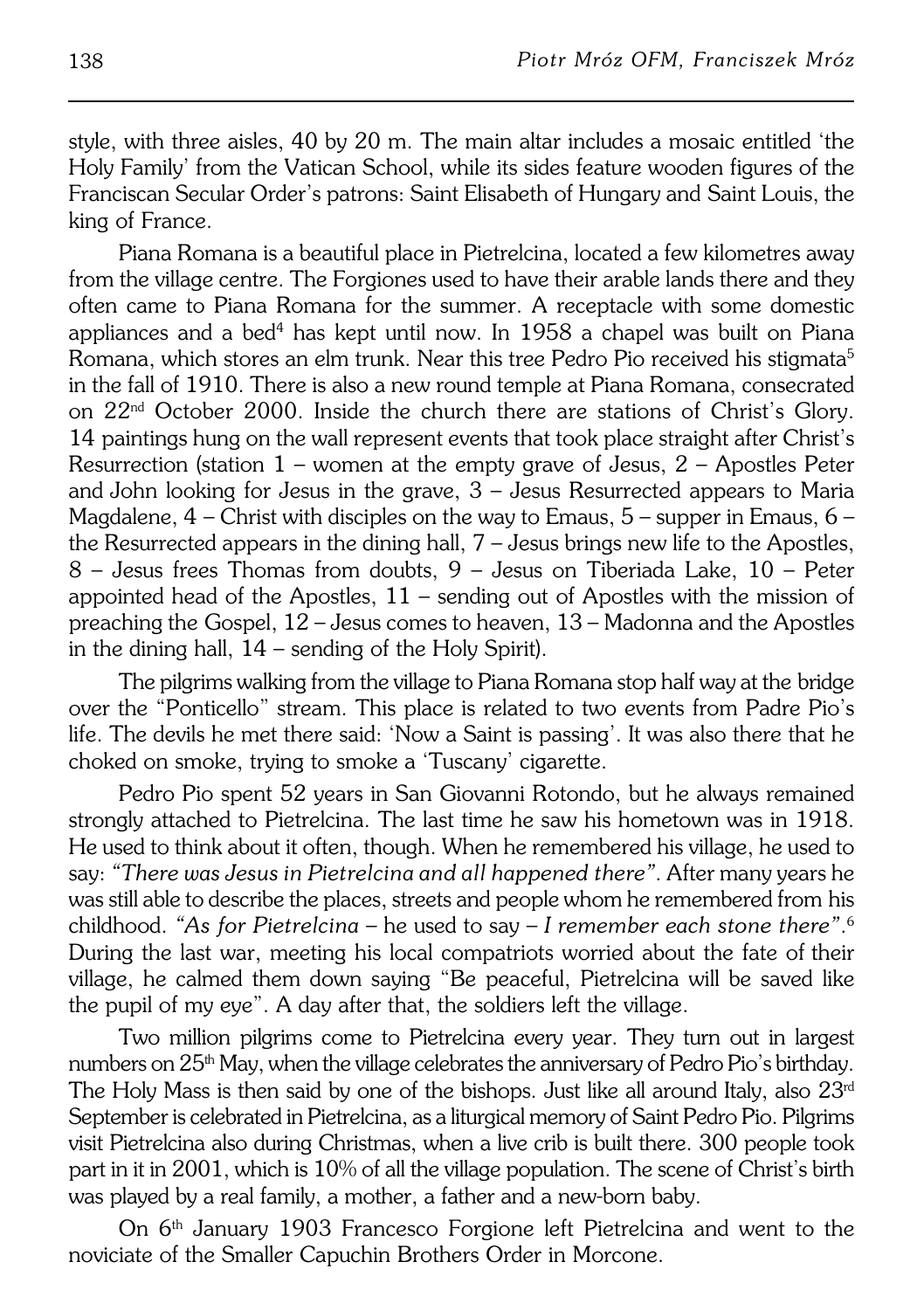## **3. The noviciate in Morcone**

Morcone is an agricultural area located at the altitude of 683 metres above the sea level, in Matese massif of Benevento province, ca 30 km north of Pietrelcina. At the request of marquis di Morcone, the Capuchins came there in 1603 and started erecting a monastery, which, with some short breaks, was the seat of the noviciate.<sup>7</sup>

At the monastery gate Francesco was greeted by brother Camillo of Sant'Elia aPianisi, brother bursar who often went from Morcone to Pietrelcina. This monk had a great influence on Francesco's calling and contributed significantly to his decision of joining the Capuchin order. Brother Camillo accepted the noviciate candidate saying: *"Francě, bravo, bravo! Sei stato fedele alla promesso e alla chiamata* di *san Francesco"*8, and then presented him to the guardian Father Francesco Maria of Sant'Elia a Pianisi and the master of the noviciate Father Tommaso of Monte San Angelo. This event was represented on a fresco that was painted in modern time over the gate of the monastery. Francesco took the cell number 78. The statement on its door 'You will never gain virtue without effort and pain' has kept until current times (Tomas á Kempis, *The imitation of Christ*).<sup>9</sup> In the monastery one can also see a fireplace at which brother Pio sat at winter and a refectory, in which the monks had their meals. But the most important place related to the saint's stay in the monastery is the monastery choir. It was there that brother Pio prayed forhours under the figure of Christ Crucified to become a saint monk and he cried so much that he had to wipe tears away from the floor with his handkerchief.

On 22nd January 1903, at the foot of the main altar of the little church near themonastery, Francesco took off his lay clothes, kissed them and accepted a Franciscan habit from father master. He also received a new name: from this moment in the monastery he was called brother Pio of Pietrelcina. At the end of his noviciate, the monastery community three times conferred the highest grades on him, thus confirming his qualifications for monastery life. On  $22<sup>nd</sup>$  January 1904, at 11.45, after a series of recollections, he took his first vows.<sup>10</sup> This event was attended by Francesco's mother, his brother Michael and uncle Angeloantonio, who came fromPietrelcina.

He wrote about his decision of joining the monastery and about the year he spent in the noviciate in his autobiographic letter of 1922: *"And where could I, my Lord, serve you better than here, in the monastery, under the Poor from Assisi (...) Let Jesus with his grace help me become a worthy son of Saint Francis, may I be an example for my brothers by making diligent, make me a perfect capuchin.*<sup>11</sup>

On  $12<sup>th</sup>$  October 2002 Morcone saw the beginning of the celebrations commemorating 400th anniversary of the monastery and  $100<sup>th</sup>$  anniversary of Brother Pio's taking his habit (January 1903). Solemn mass was celebrated by Father Principal Paolo M. Cuvino. On 13<sup>th</sup> October the pilgrims gathered at Saint Bernard's Place watched a film about Pedro Pio's life, and after a prayer they went to the church to take part in a sermon celebrated by the metropolitan of Benevento, archbishop Serafino Sprovieri.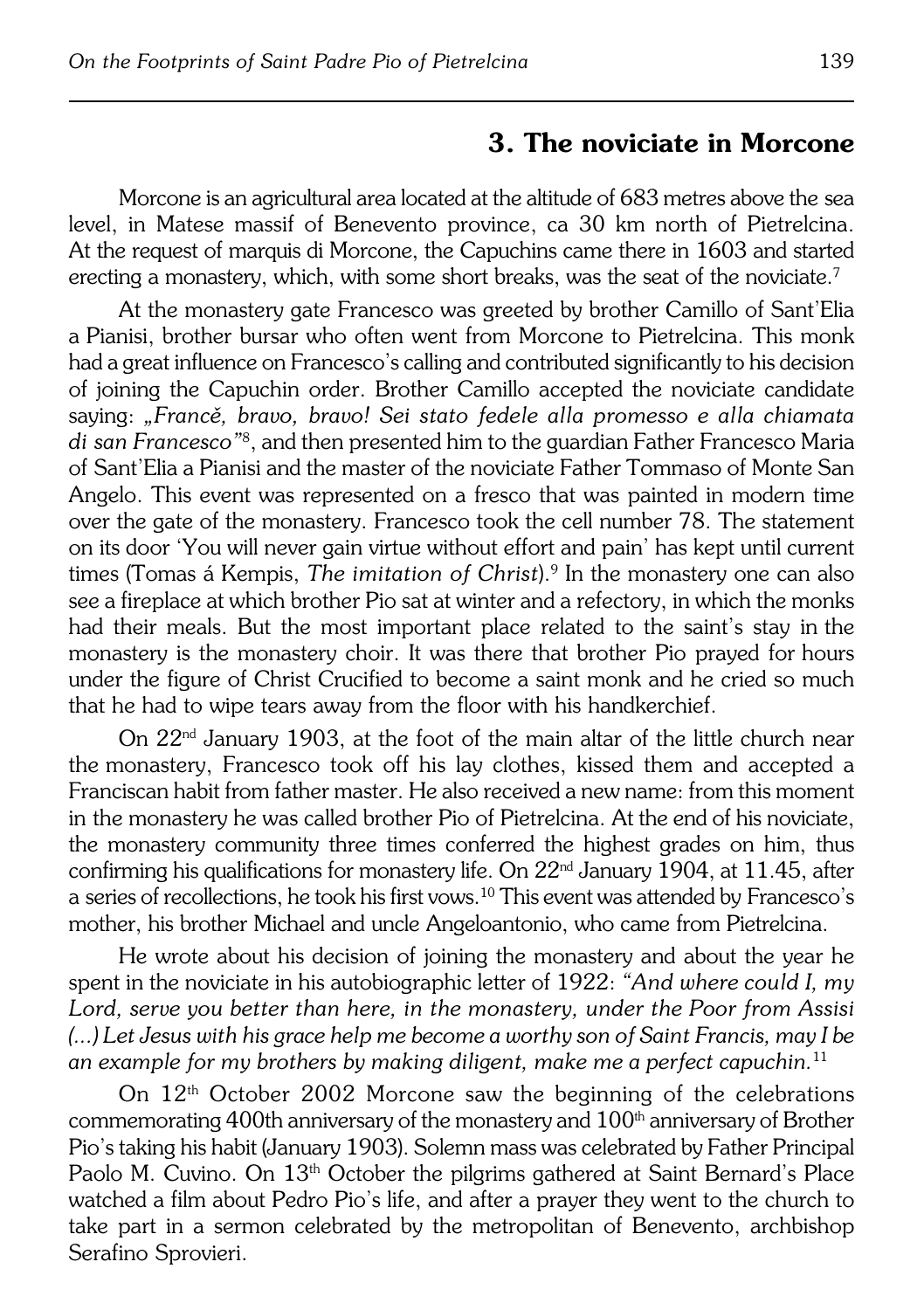On 25th January 1904 brother Pio, together with Anastasio of Roio, his colleague from the noviciate and Father Pio of Benevento, the provincial, went to the so called. "professorium" in Sant'Elia a Pianisi (Campobasso province), where he started his grammar school studies (rhetoric), and then secondary school studies (philosophy).<sup>12</sup>

## **4. Grammar school in w Sant'Elia a Pianisi**

Sant'Elia a Pianisi lies in Naples Apennine, Molise region, ca. 20 km north−east of Campobasso. After the monastery in San Giovanni Rotondo, the local Capuchin monastery, erected in the first half of the  $17<sup>th</sup>$  century, is the place where Padre Pio stayed the longest  $-4$  years in total.

Father Antonino of San Giovanni Rotondo, the teacher of clerics, writes that during his stay in the monastery Sant'Elia a Pianisi Padre Pio *"at prayer, and especially after the Holy Communion, he used to cry so heavily that he created a'small stream' on the floor. Asked about the reasons, he always gave an evasive answer or kept silent. Finally, as his spiritual headmaster, I obliged him to tell what it was. And so he replied:* «*I am crying over my own sins and the sins of all the people"*. 13

He described himself one of the most extraordinary events that happened to him in the monastery: *"One summer night, after saying matutinum (i.e. the Hour of Reading) I opened wide the window because it was very hot and I heard noises from the cell next door. I asked myself: what is brother Anastasio doing at this time? I though he was keeping vigil at the prayer, so I started saying my rosary. Because we were competing: which of us prays more. And I would not want him to win with me.*

*As the noise became more and more intense, I decided to call my brother. At the same time I felt a horrible smell of sulphur. So I decided to lean* out of window to call for him: my and brother Anastasio's windows were very *close to each other, not even a book would fit, our hand could have touched. 'Brother Anastasio, brother Anastasio!', I tried to call him without raising my voice. Receiving no answer, I stepped back. To my terror I notice a huge dog entering through thegate, smoke coming from his mouth. I dropped to my bed and I heard (a voice) saying: "E'iss, e'iss (That's him, that's him)" As I was lying there, I saw an animal that jumped up to the window pane, then on to the roof and then disappeared'*. 14

Another supernatural event that happened in the monastery was bilocation. Itwas described by the young brother Pio: *"Many years ago, something unbelievable happened to me: I was in the choir together with brother Anastasio, around 11.00 p.m., on the 18th day of the last month (January 1905). Suddenly I found myself somewhere far away, in a house of a rich family. The father of the family was dying, and a small baby girl was born to the world. Virgin Mary appeared and said:* «*Ientrust this creature to you; it is a precious rough stone, work on it, polish it and do everything you can to help it become gleaming, as one day I will want to ornamentit...*»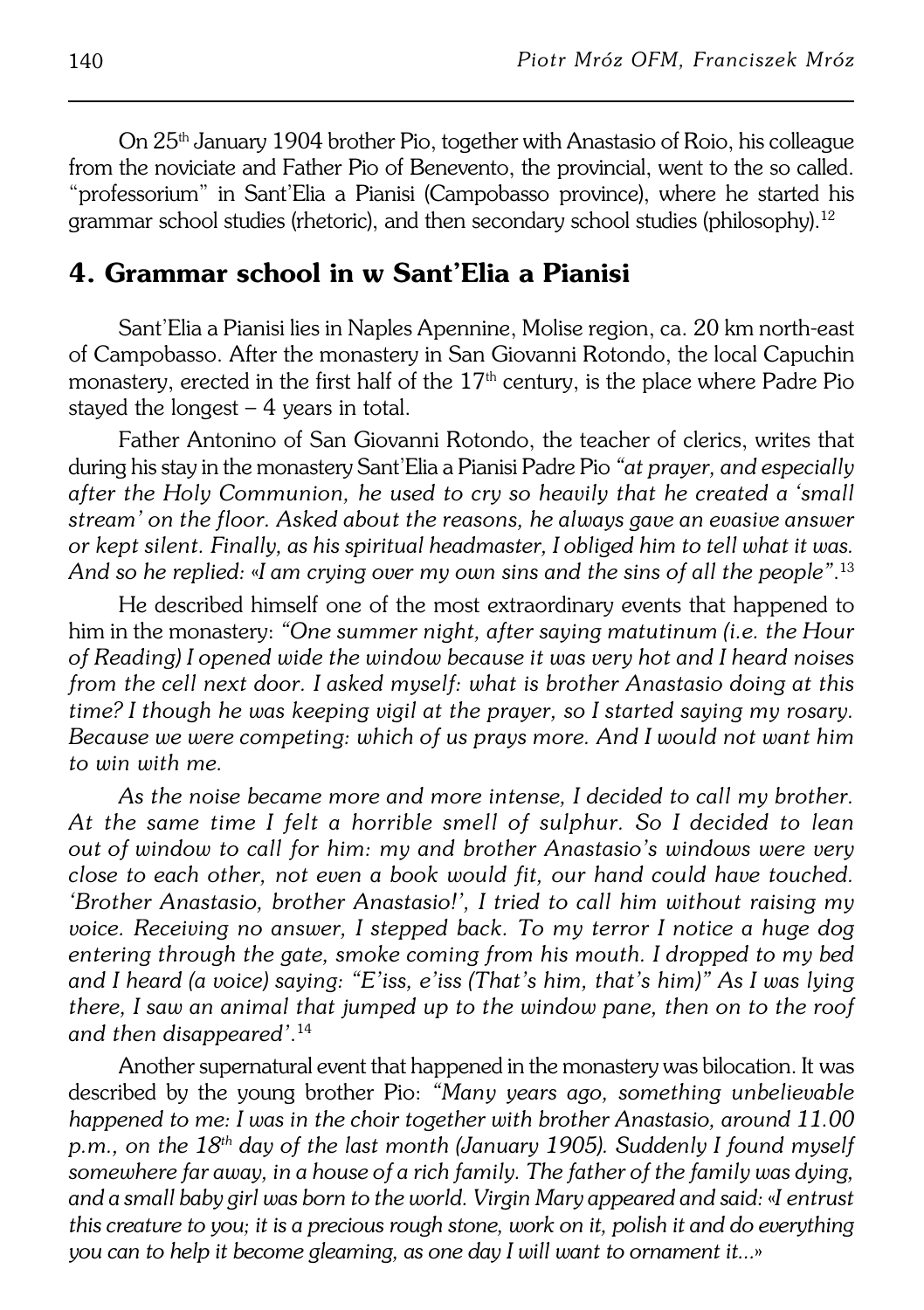How will that be possible? I am still just a poor cleric. I do not know whether Iwill have the joy and the happiness of becoming a priest. How will I think about this girl (Take care of her) being so far away from her?

*And Madonna added:* «*Do not hesitate. A day will come when she will come to you, but you will meet her before that in Saint Peter's basilica...*»*.*

*After that I found myself in the choir again".*<sup>15</sup>

After graduating from the grammar school in the second half of October 1905, Brother Pio, together with his colleagues, moved to a monastery in San Marco LaCatola (Foggia province).<sup>16</sup>

# **5. In San Marco la Catola**

San Marco la Catola is a village of Apulia region, ca. 30 km east to Campobasso, lying over the valley of Catola stream (right tributary of Fortore).

Father Pio was in the monastery of San Marco la Catola, erected in 16<sup>th</sup> century, a couple of times. His longest six months stay was after finishing grammar school studies in 1905 and then he spent one month in spring of 1918. He met there Father Benedict of San Marco in Lamis, who was his spiritual father until 1922.

Father Dameso of Sant'Elia a Pianisi, who spent one month with Father Pio in the monastery San Marco la Catola recalled one event that he remembered very well: "*One evening we were meditating in the choir. I sat close to him to his right (I can remember it really well). As I was curious, I secretly wrapped my index finger with a white handkerchief that Father Pio had at his side; I thought of the gift of tears (they said that he is sick in his eyes because of crying). I took my finer out of the handkerchief− it was all wet, as the handkerchief was all soaked with tears. In my soul I managed to know something more because of the great goodness of Father Pio".*<sup>17</sup>

At the end of April 1906, when the repairs of the monastery in Sant'Elia aPianisi were over, Padre Pio came back to this monastery to continue his philosophical studies.

On 27<sup>th</sup> January 1907 he took his vows of perpetual profession in the monastery of Sant'Elia a Pianisi at the presence of the monastery's superior Father Raffael of San Giovanni Rotondo. At the beginning of October, he came back to San Marco la Catola together with his colleagues and passed his philosophy exam there.

# **6. In the sanctuary of Madonna of the Mountains in Campobasso**

Campobasso is a town located in central Italy in Naples Apennine, at the eastern slopes of Matese mountains. It is a capital of Molise region and an administrative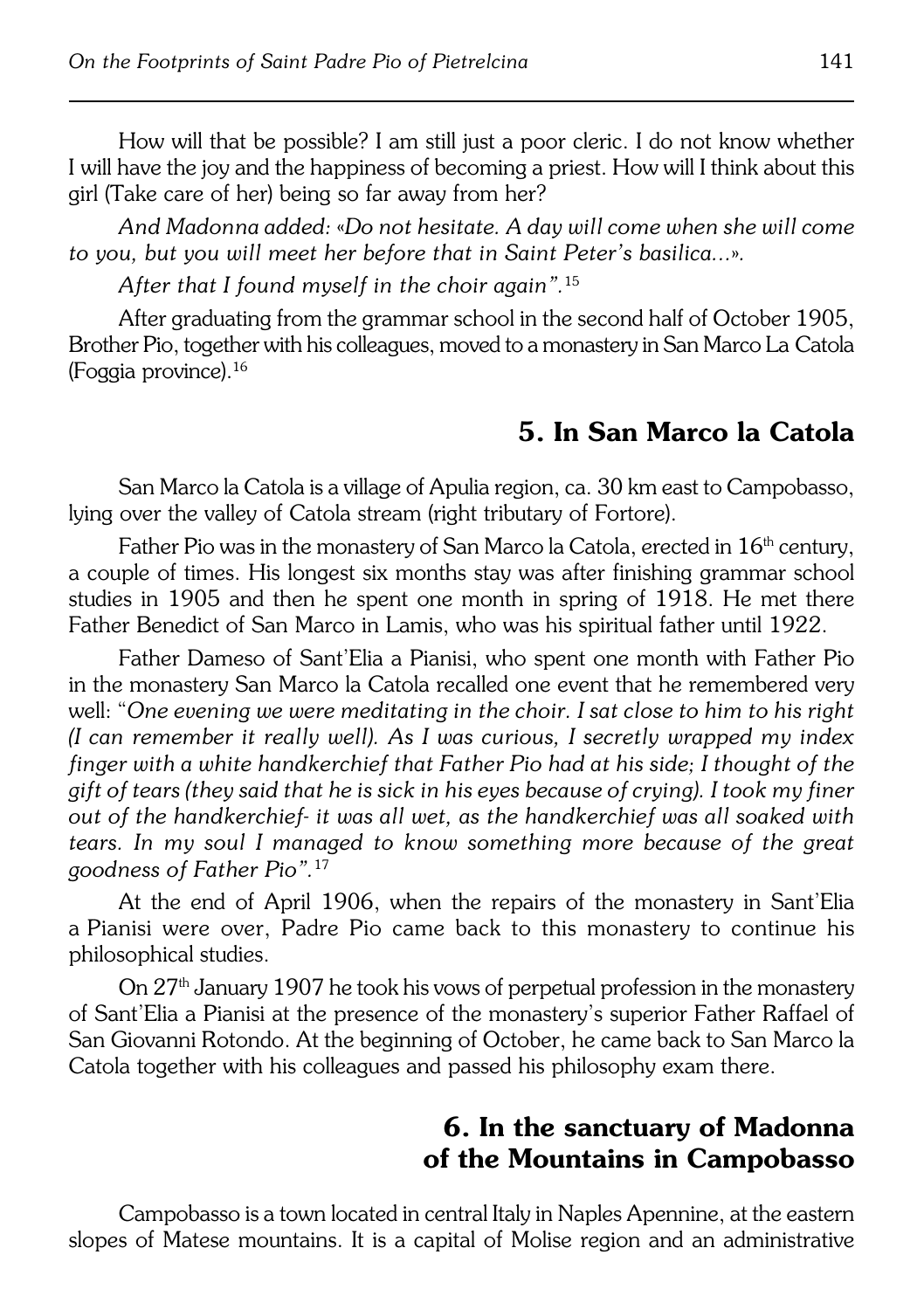centre of Campobasso province. Currently its population is exceeds 50,000 people. The historical buildings of the town cover the cathedral, Saint George's and Saint Bartholomew's churches, capuchins' church of Santa Maria del Monte, which is awell known in the region sanctuary of Saint Mary.

The beginnings of the sanctuary go probably back to  $11<sup>th</sup>$  century. Originally there was a chapel of Monforte castle. It belonged to the castle barons and it was a main temple of the town and a burying place for its owners' families. On  $25<sup>th</sup>$  May 1905 the sanctuary was entrusted to capuchin brothers from Foggia. The main baroque altar features a wooden figure of Madonna del Monte – Madonna of the Mountains, famous for its graces. The figure represents Maria seated, holding Baby Jesus in her right hand and supporting him with his left hand. This figure was crowned during special celebrations held on 5<sup>th</sup> June 1904 by Benedetto Bonazzi, the archbishop of Benevento.<sup>18</sup>

Brother Pio visited the sanctuary of Campobasso Mountain on numerous occasions, as a young profes in 1905. He used to help in the sermons held there. He returned there in October 1909 at the request of Father Provincial Benedict of San Marco in Lamis, whose poor health required clean mountain air. The sanctuary in Campobasso, located at the altitude of 800 meters over the sea level was definitely the right place. Padre Pio recalled his stays in the sanctuary a few months before his death, in April 1968. The cell that he lived has been turned into a chapel and contains also some objects used by the monk.

At the end of October 1907, he was transferred to Serracapriola, where he started his theological studies under the supervision of Father Agostino da San Marco in Lamis.

## **7. Theological studies in Serracapriola and Montefusco**

Serracapriola is a town located in Apulia region, ca 50 km north−west of Foggia. The Capuchin monastery in Serracapriola was founded by princess Adronika del Balzo of Molfetta. A few times it served as a place for noviciate and studies. Themonastery church, which is now a parish church under the invocation of Madonna the Gracious, houses a painting of Madonna famous for its graces by Francesco da Tolentino.

Father Agostino of San Marco in Lamis, who met brother Pio in the monastery in Serracapriola and who was his spiritual father later on, wrote: *"I met Padre Pio in 1907. He was good, obedient, diligent in his studies, of poor health, but do not yet see anything special or supernatural [in him]"*.

At the end of November 1908 Padre Pio left to Montefsco (Avellino province), to continue his theological studies.

Montefusco is a village of Kampania region, ca. 12 km south−east of Benevento. In 1581–1806 it was a capital of Avellino province. The capuchin monastery was erected in 1625. Because of the secularisation law, the monks left the monastery in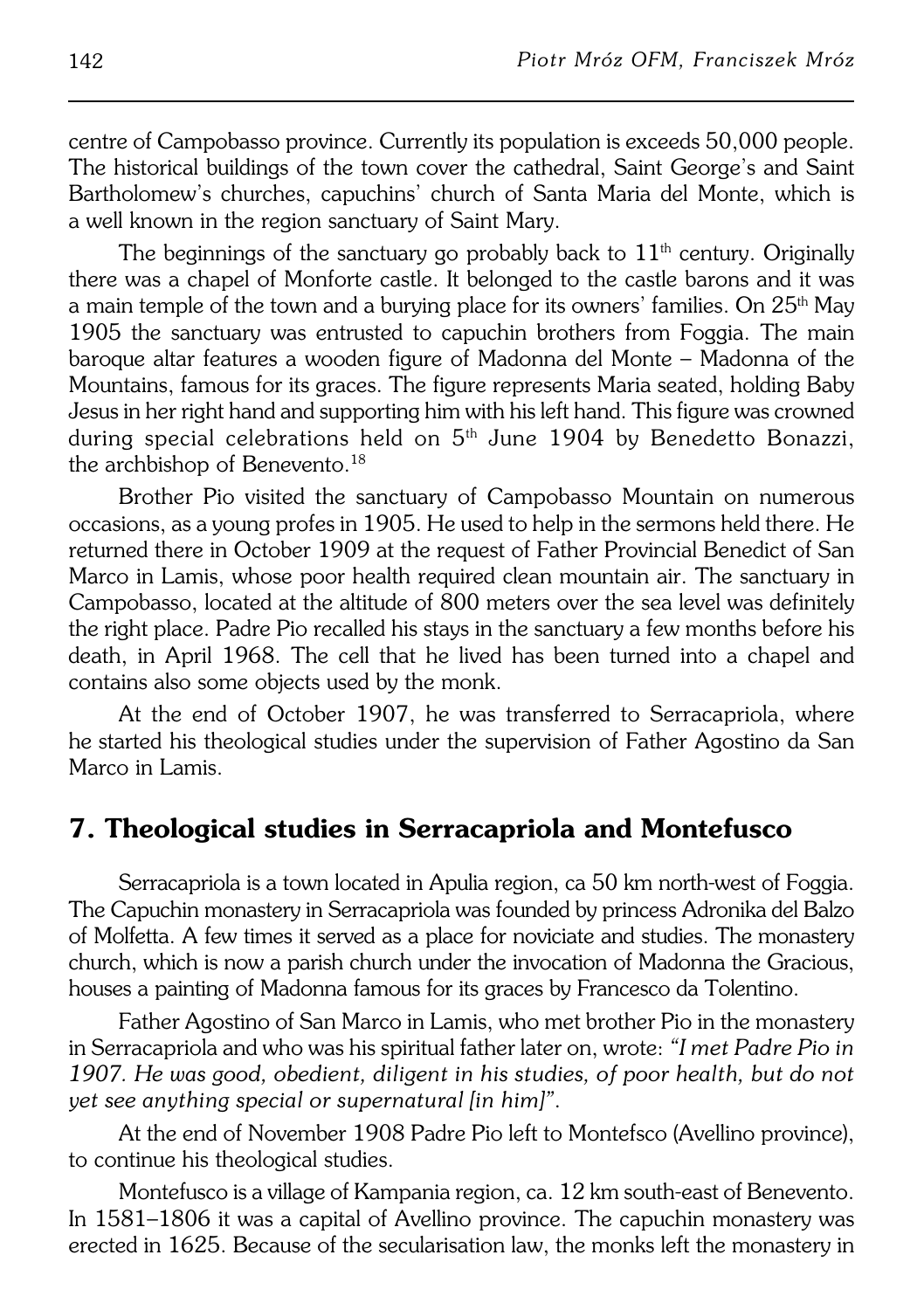1867 and returned only in 1900. In 1837 cardinal Gioacchina Pecci, a later Pope Leon  $13<sup>th</sup>$ , spent a month there.

Brother Pio was in the monastery for a short while, from the end of November 1908 until the first months of 1909, when due to his deteriorating health, he was transported top Pietrelcina by Father Agostino. Father Paolino of Casacalenda, who saw brother Pio in Montefusco, described him as a: *"beautiful, full−cheeked young man with pink face. No trace of sickness was visible. He wore a silk scarf around his neck and all his person brought goodness and rose good emotions"*. 19

On 19th December 1908 Pio received his tonsure and holy orders of lower rank in the cathedral of Benevento from bishop Benedetto Bonazzi, a renowned professor of Greek, and two days later he obtained sub−deaconship from Paolo Schinosi, the archbishop of Marcianopoli. On 18<sup>th</sup> July 1909 he received holy orders of a deaconship in the monastery church of Morcone from Benedetto Maria Della Camera, the bishop of Termopoli.

## **8. In the monastery in Gesualdo**

From November to December 1909, Padre Pio stayed in the monastery inGesualdo as a student of moral theology (the monastery was a centre of theological studies at that time).

Gesualdo is a village laying in Samnite Apennine, ca 30 km south−east of Benevento. It was founded in the Longobard era by Gesualdo of Benevento, the founder of the Gesualdo family. The Capuchin monastery was founded by prince Don Carlo Gesualdo and belonged to Monastery Province of Naples. Like the monastery inMontefusco, the one in Gesualdo was abandoned when the law on secularisation of 1866 came into force. Only in 1905, the monastery was left to capuchins from Foggia. During the 1980 earthquake it was heavily destroyed and is now under restoration.

Unfortunately, no souvenirs were left there to bring evidence of Padre Pio's stay in the monastery. But his stay was confirmed by his colleagues from the noviciate and studies, e.g. Father Guglielmo of San Giovanni Rotondo: *"He was constantly suffering from health problems and he had to leave for long treatments and stay away for a long time. His absence brought the feeling of emptiness in our monastery and we lived with hope and expectation, which brought comfort and made us nearly sure that our dear Brother Pio was still with us. And when he was coming back later, we felt he never really left us, as we remembered him so vividly all the time. This was my impression, but it was shared by others, when we saw him again in Gesualdo in the centre of saint Theology after a few months...when he came back for another time. We were also constantly present inhis mind, and then he showed us his feeling through his sweet and good disposition. For the same reasons he always hurried from Gesualdo to his family home"*.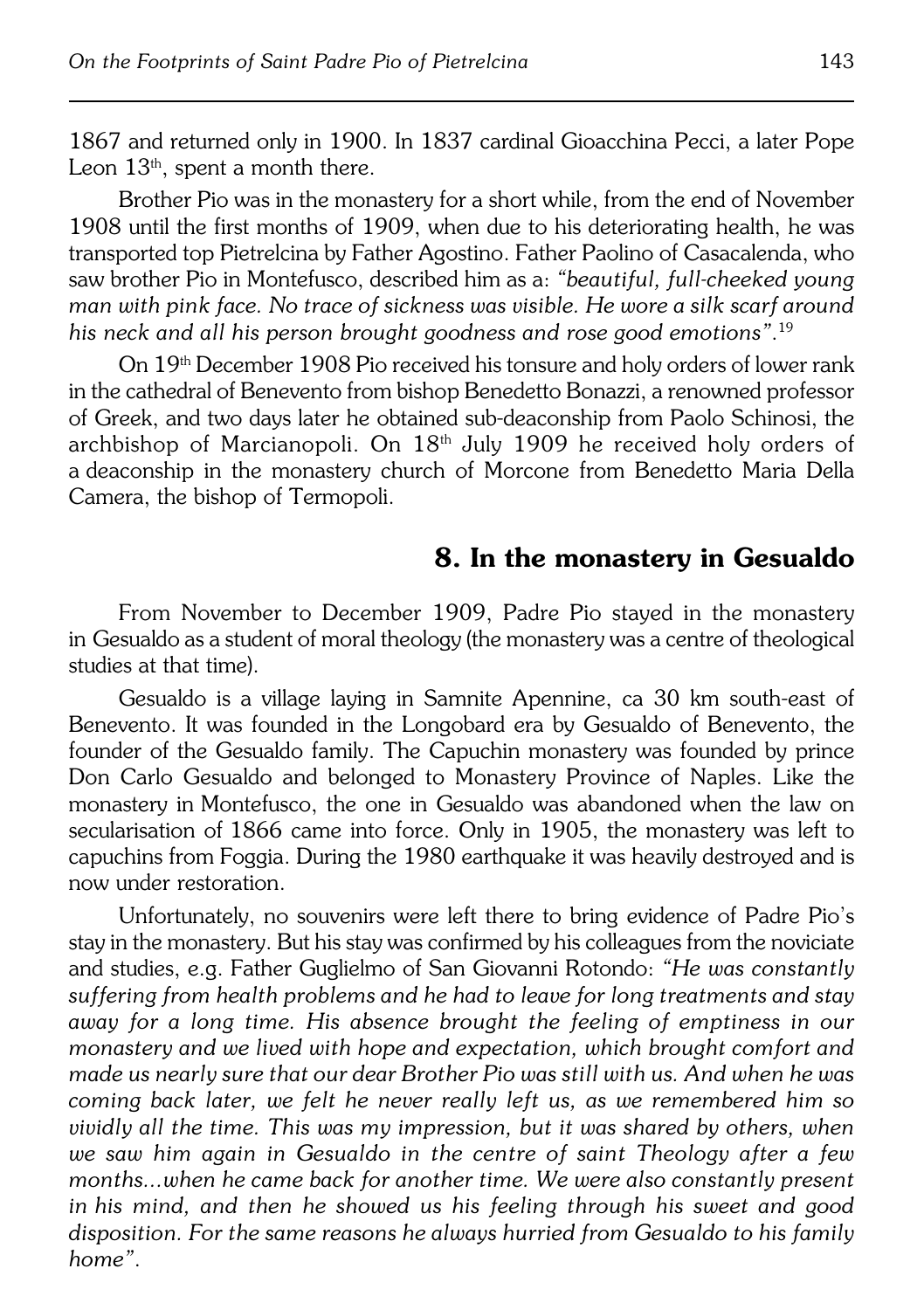On 21st July 1910 Padre Pio together with Father Eugene left Pietrelcina forMorcone. But he wrote in the letter to his provincial Father Benedict *"after one day inMorcone I immediately felt worse and I am so weak that I write these words lying in my bed, where I stay because of recurring sickness"*. <sup>20</sup> For this reason the master of the noviciate, Father Thomas of Monte Sant'Angelo allowed him to return home.

## **9. Holy orders in the cathedral of Benevento**

On 30<sup>th</sup> July Brother Pio, accompanied by his parish priest Salvatore Panulla, went to Benevento to attend an exam for his priesthood. *"The examiners* – he wrote in his letter to the provicinal – *were satisfied with the result*".<sup>21</sup>

On 10th August 1910 in the canon chapel of Benevento cathedral, Brother Pio received his holy orders from archbishop Paolo Schinosi.

Benevento is a town of southern Italy in the Naples' Apennine, the Campania region, lying at the mouth of the Sabato river joining the Calore river; it has the population of over 65,000. In ancient times, it was known as Maleventum, a fortified hamlet of Samnite people, while under the Roman Empire it played an important role as a key site on the Via Appia between Rome and Brindisi. During theWorld War II the city centre was completely destroyed by bomb attacks.

The cathedral in which Brother Pio received his holy orders is a reconstruction of a  $13<sup>th</sup>$  century original. In the canon chapel there is a monument representing the moment when Father Pio receives his holy orders. The statement under the obelisk reads: 'In this holy place on  $10<sup>th</sup>$  August 1910 Saint Pio of Pietrelcina received his holy orders from archbishop Paolo Schinosi, an auxiliary bishop of Benevento".

On 14th August the neo−Presbyter said his first mass in Pietrelcina. He wrote the following words on the picture commemorating his first service: "Jesus. The breath of my *life – today I am trembling – lifting you – in this mystery of love – let me be withyou for* the world – the Way, the Truth, Life – and for you a saint priest – a perfect substance".<sup>22</sup>

In August 1910 when he came to his home village, Padre Pio received 'invisible stigmas' on Piana Romana, which has already been mentioned. He wrote about them in the letter to Father Benedict of 8<sup>th</sup> September: "Something happened yesterday *evening, that I can neither explain nor understand. A red thing has appeared in the middle of my palm, its shape similar to cenym; I also felt strong and sharp pain. This pain was in the middle of the red thing and it was stronger in my left hand,Ican even feel it now. It also hurts a little under my feet. The same thing has appeared afew times for nearly a year now, but it has not came back for some time now"*. 23

On 12th October 1911 provincial Father Benedict of San Marco in Lamis brought Padre Pio for a medical examination in Naples. Doctor Antonio Carderelli recommended that the patient be placed in the monastery of Venafro, the nearest to Naples, because a longer journey could have proved too strenuous, especially as Padre Pio's days were numbered ....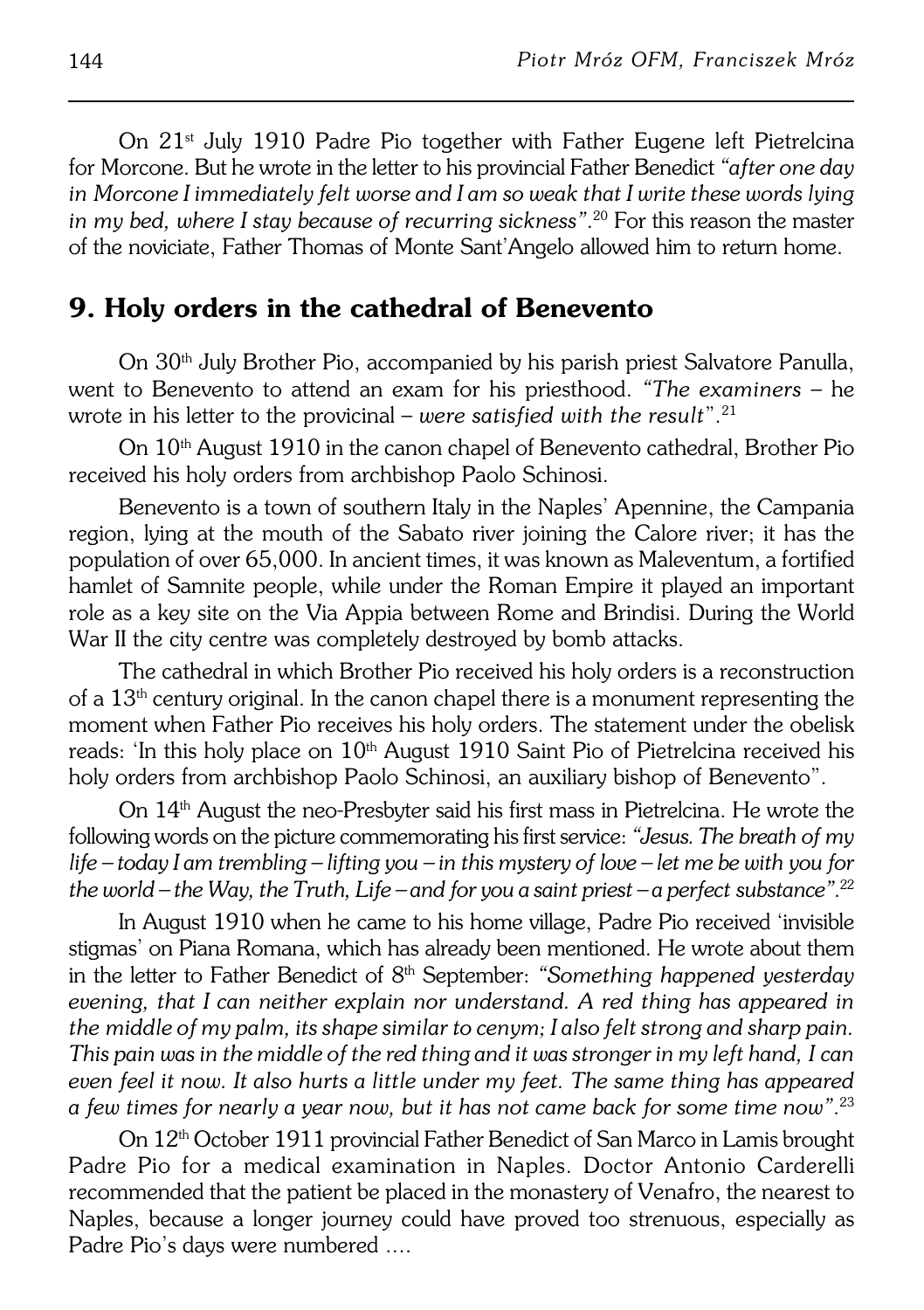## **10. In the monastery of Venafro**

The town of Venafro is located in the Molise region, 50 km east of Campobbaso. It was an important town under the Roman Empire on the road from Sannio to Campania.

The local Capuchin monastery was founded in 1537 by benefactors and the municipality. Similarly to the monastery of Marco la Catola, it was closed in 1811. After five years the monks returned to the monastery, but in 1867 they had to abandon it again. Finally the monastery re−opened in 1870.

Padre Pio spent around 40 days in the monastery of Venafro, mainly lying in his bed. During his stay, the community observed first supernatural signs: divine ecstasies that could have lasted for an hour and short tempting by Satan. Father Augustin recollects them: *"In November 1911 in Venafro, Father Evangelist andmyself observed supernatural phenomena. I was present at a few ecstasies* and torments by satan. I wrote down all that I heard him saying during the ecstasies and the way satan tormented him (...). During his stay in Venafro he lived with *Eucharist alone, both when he could say the mass himself and when he took Holy Communion, not able to celebrate the sermon"*. 24

On 7<sup>th</sup> November 1976 the monastery cell of Padre Pio in Venafro was consecrated by bishop Achille Palmerini and turned into a chapel.<sup>25</sup>

As his health kept deteriorating, on  $7<sup>th</sup>$  December 1911 he returned to Pietrelcina, where, to everybody's surprise, he celebrated a singing mass on the following day. With some short breaks, he stayed in his hometown until  $17<sup>th</sup>$  February 1916 (in 1914 he spent a few days in Morcone and San Marco la Catola).<sup>26</sup>

## **11. Between the monastery and the army**

At the beginning of November 1915 Padre Pio received a summon for a military service. On  $6<sup>th</sup>$  November he made his presence at the military recruitment board in Benevento. After military medial checks, he was transferred for observation at the Main Military Hospital in Caserta.<sup>27</sup> He spent there over a week, and then he was recruited for a military service in the 10<sup>th</sup> Sanitary Corps in Naples.

He spent only 12 days in the army, because, as he wrote to Father Augustin, after a group of doctors examined him, he was given a one−year rehabilitation leave due to a lung infection. He returned from Naples to Pietrelcina on  $19<sup>th</sup>$  December 1915.

During Padre Pio's stay in his hometown, his superiors pressurised him to return to the monastery life. On  $17<sup>th</sup>$  February 1916, under the request of the provincial, Padre Pio moved to Saint Ann's monastery in Foggia. He decided to leave to Foggia in order to provide spiritual leadership for Raffaelina Cerase. He never returned to Pietrelcina again.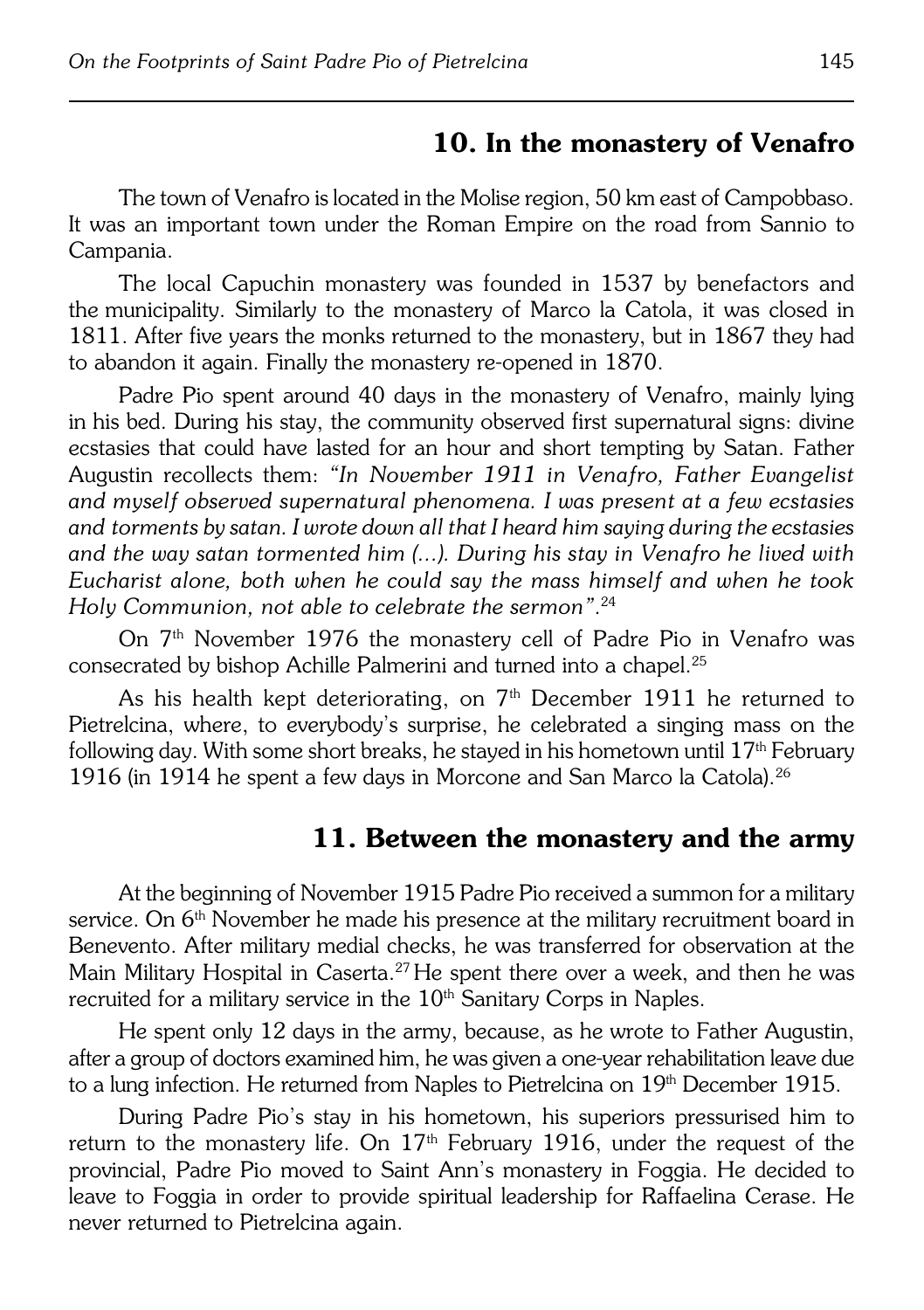Foggia is a town in south−east Italy, in the northern part of Apulia region, lying in the Tavoliere plain. It is an administrative centre of Foggia province with the population of  $160,000$ . Officially it is assumed that it was founded by the citizens of the ancient town of Arpi, which lost its power after the  $3<sup>rd</sup>$  Punic War  $(3<sup>rd</sup>$  century B.C.) in the 13<sup>th</sup> century it was the residence of the German Emperor Frederick the Second, and then it belonged to the family d'Anjou. During the 1731 earthquake and then again during bomb raids of 1943, the town was almost completely destroyed. There are two well−known Saint Mary's sanctuaries located in Foggia. The cathedral houses a wooden icon of Madonna di Sette Veli, while the sanctuary of Madonna in the Crown is devoted especially to the cult of the Black Madonna. Another interesting place in the town is a baroque church of the Crosses, located in one of the oldest town districts. The church is called the Calvary Mountain under the invocation of Saint Cross and it has seven chapels. Nearby, there is a monastery and a Capuchin church under the invocation of Saint Ann's, consecrated on  $16<sup>th</sup>$  May 1916 by bishop Salvatore Bella.

Pedro Pio stayed in this monastery until 4th September 1916. He did not eat suppers at that time, so straight after evening prayers he went to his cell. As his brothers said, a very noisy devil came the monastery together with Padre Pio. One evening, the community gathered in the refectory heard a loud detonation from Padre Pio's room. "*I sent brother Francesco of Torremaggiore (1876–1951) to Padre Pio's cell.* – wrote Father Nazareno of Arpaise, the monastery superior – *Ithough that something must have happened. He must have knocked a chair down and now he is calling somebody to help him put the chair up again. Brother came upstairs andasked Padre Pio whether he needed anything. But Padre Pio replied: "I did not call and I need nothing". After making sure that Padre Pio needed nothing, he started his supper. On the following evenings similar detonations* were heard. And the monks in the refectory started imagining what was going on *there* (...)".28 After such detonations he was found sweating and his clothes had to be changed.

At the beginning of July 1916 Father Paolino of San Giovanni Rotondo came to the monastery in Foggia to say a homily before Saint Ann's celebrations. When he talked to Padre Pio, he invited him to visit the monastery of San Giovanni Rotondo. Accepting the invitation, Padre Pio came to the village for the first time on  $28<sup>th</sup>$  July and he spent there a couple of days. "*The days when Padre Pio stayed here* – wrote Father Paolino later on – *brought him great comfort in his ill health. With satisfaction he enjoyed the clean air of the mountains surrounding the monastery. He was not sleepy by the heavy and hot air of Foggia. When our community went to sleep, he also rested. And he started recovering his strength. And although he was tormented by satan every night, I did not notice any sweat on his shirt, as I helped him change it. I was very happy and never regretted having invited him to come along with me"*. 29

He returned to the monastery in Foggia on  $5<sup>th</sup>$  August 1916.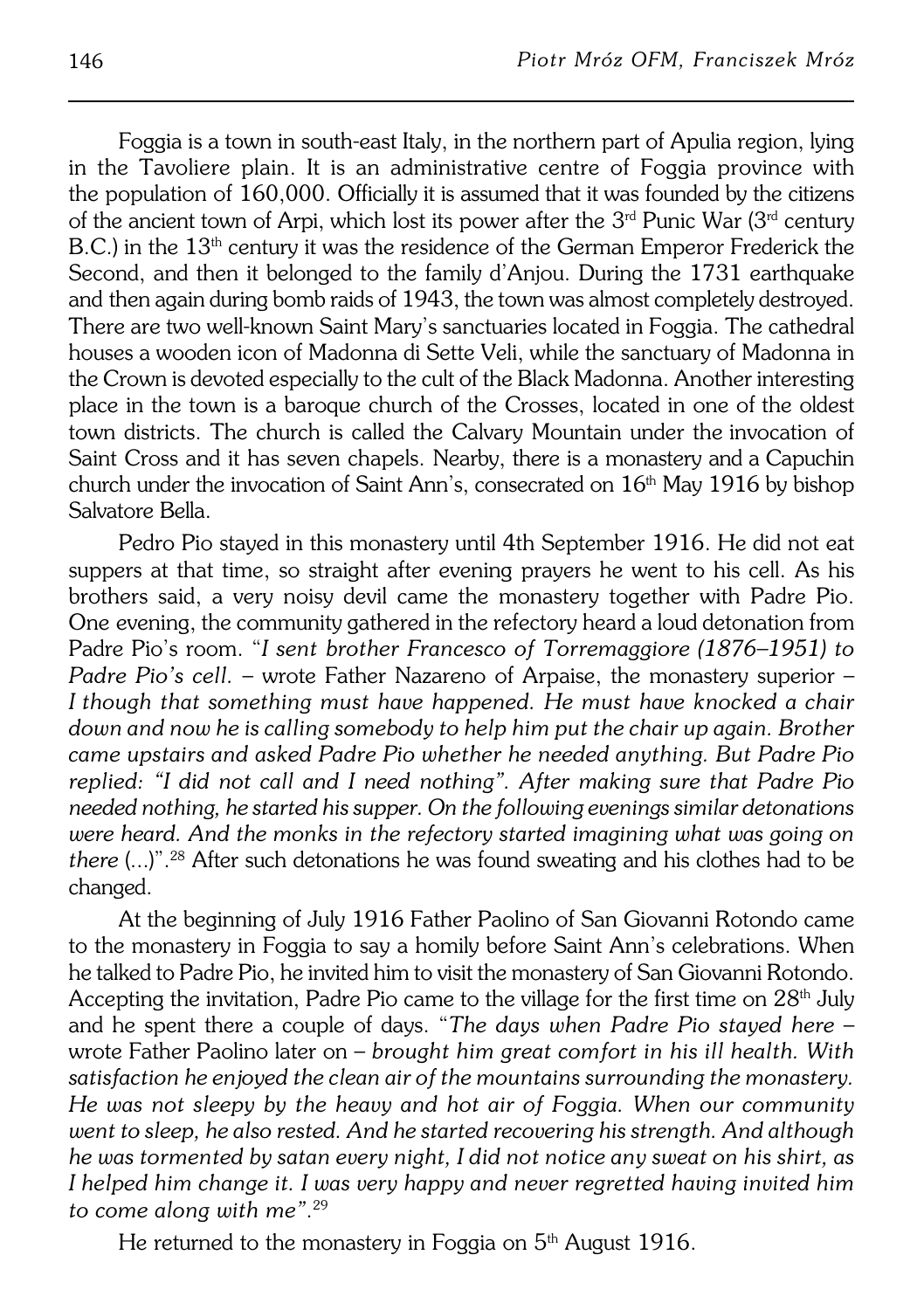A week later Padre Pio asked provincial Father Benedict to allow him to stay in San Giovanni Rotondo, as the local climate was good for him. His request met with approval, and on 4th September he was 'temporarily' sent to San Giovanni Rotondo. This temporary stay lasted in fact 52 years.

At the beginning of December 1916 Padre Pio came to Pietrelcina. He was waiting there for a summon to the army. On 18<sup>th</sup> December he left to a military unit in Naples. But he stayed there only until  $30<sup>th</sup>$  December, because after medical examination he received a six-month sickness leave.<sup>30</sup> He returned to San Giovanni Rotondo on 6<sup>th</sup> January 1917, stopping on his way in Pompeii, Pietrelcina and Foggia.

In May 1917 Pedro Pio spent a week in Rome. He came there with his sister Graziella, who joined the Saint Brigide's convent.<sup>31</sup>

On 30th June 1917 he was re−called to the military service. Due to an administrative error, he came to the unit in Naples only on  $19<sup>th</sup>$  August 1917. After numerous medical checks in the First Medical Clinic of Naples he was considered fit forinternal military service, although as he wrote to Father principal: *"All my body is sick; broad inflammation of bronchi, I look as a skeleton, malnourished and so on. My God! There is so much injustice"*. 32

During his military service in platoon number  $4$  of the  $10<sup>th</sup>$  Medical Corps he was a guardian, a messenger and even a litter man. On  $7<sup>th</sup>$  October 1917, he was sent for medical treatment to the Main Military Hospital of the Saint Trinity in Naples, and a month after that he received a four−month leave and returned to San Giovanni Rotondo on 12th November.

In March 1918 he went to the military barracks for the last time. After medical examinations he was exempt from military service and sent home, to die a peaceful death, as doctors said.<sup>33</sup>

From San Giovanni Padre Pio went to the nearby village of San Marco inLamis on numerous occasions.34 He went on a pilgrimage to a sanctuary of Saint Michael Archangel in Monte Sant' Angelo, a place well known on the Gargano Peninsula. But he never left San Giovanni Rotondo for good.

# **12. San Giovanni Rotondo – the town of Saint Padre Pio**

San Giovanni Rotondo is a town in southern Italy, on the Gargano Peninsula in the Apulia region, ca. 30 km north of Foggia. Currently, it is the most important place of Saint Padre Pio's cult and one of the most popular pilgrimage place in the world.

Key objects related to Padre Pio's life in San Giovanni Rotondo include thechurch under the invocation of Madonna the Gracious. It was there that Padre Pio said his masses for 52 years, prayed and heard confessions. Construction works on the temple were started in  $1540$  and it was consecrated on  $5<sup>th</sup>$  July  $1676$ .<sup>35</sup> The monastery was dissolved twice; the first time by Joseph Bonaparte in 1810 and then by Eugene, the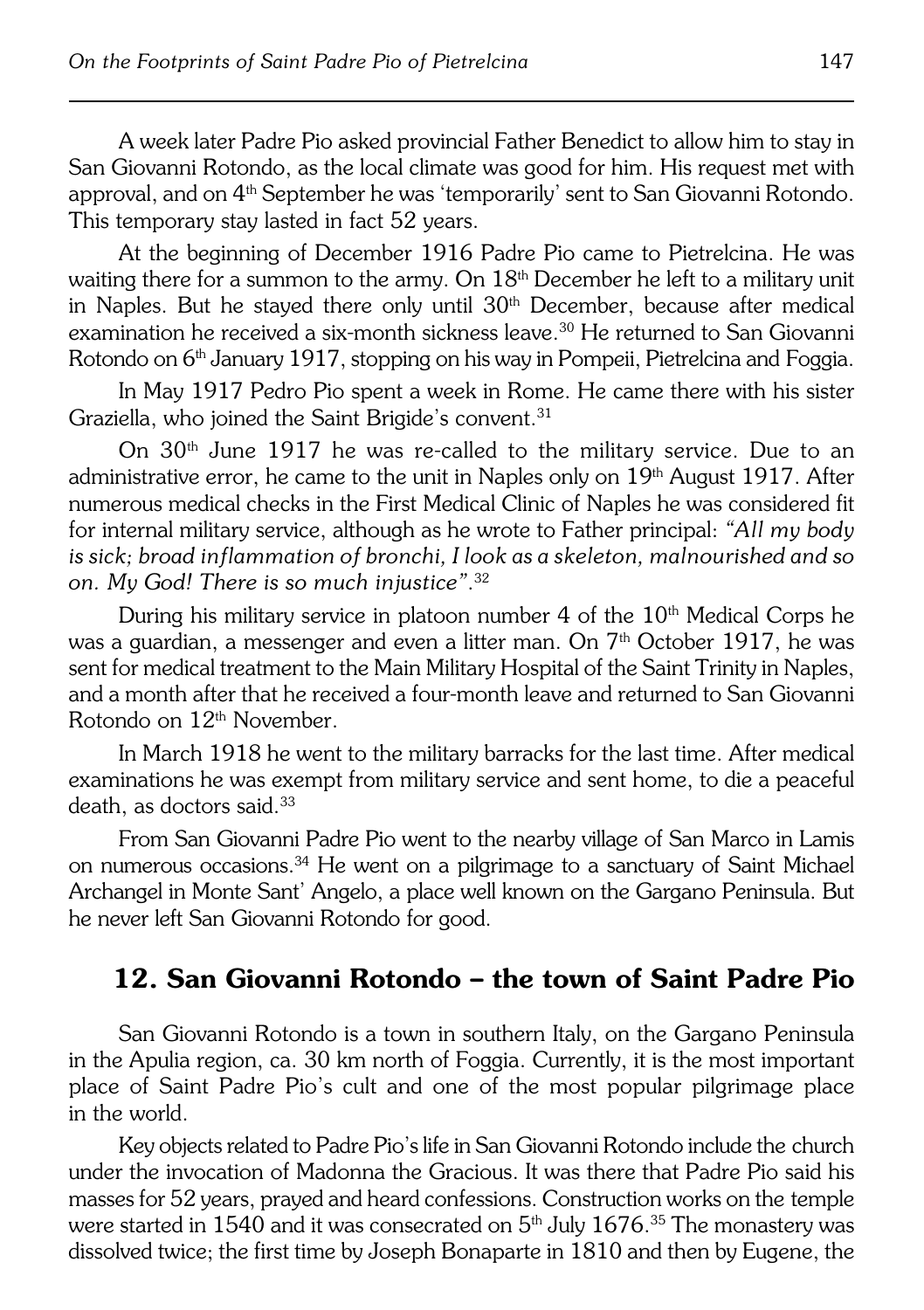prince of Sabaudia in 1867 when, devoid of caretakers, the church turned into ruins. The Capuchins returned to San Giovanni Rotondo in 1909.

The church houses an object of centuries'-long cult, the picture of Madonna the Gracious, famous for its graces. It comes from  $14<sup>th</sup>$  century and represents Madonna with Baby Jesus looking for food and two angels carrying a crown over Maria's head. On  $2<sup>nd</sup>$  July 1959, the picture received the papal crowns from cardinal Federico Tedeschini.<sup>36</sup> Over the main entrance there is a monastery choir, the favourite place of Padre Pio's prayers. It was there that he received his visible stigmas on  $20<sup>th</sup>$ September 1918. Writing to his spiritual leader, he presented a detailed and moving description of this event: *"(...) It was on the morning of the twentieth day last month. It was in the choir. I finished saying the mass. Suddenly I felt overwhelmed by sleepiness, which was like a sweet dream. All external and internal senses, and even my soul felt very peaceful. There was absolute silence around me and in me. I was overwhelmed by great peace. I was prepared to abandon everything and to continue staying in this catastrophe. All this happened very quickly.*

And as it continued, I saw a mysterious figure in front of me, similar to the one I saw on  $5<sup>th</sup>$  August. The difference was that the hand, feet and side of this figure were dripping with blood, which I felt at that moment. I felt I was dying and I would have probably died if Lord did not enter and strengthened my heart, which wanted, as I felt it, to escape from my chest.

*The figure disappeared and I notice that my hands, feet and side were pierced and were dripping with blood. Imagine my pain as I felt it now and as I still feel it almost every day. My heart continues to bleed, especially from Thursday to Saturday. Father, I am dying of pain and wounds and the embarrassment Ifeel deep in my soul because of that"*. 37

The place where Padre Pio used to sit in the monastery choir us now marked with information plaque. The choir itself is very simple – wooden walls, modest large benches with tables and high backs and a cross with the figure of Christ in agony.<sup>38</sup>

To the left of the church entrance there is a confessional in which Padre Pio heard confessions of women from 1935 until his last days, with the altar of Madonna Immaculate next to it. Padre Pio used to stop at this altar for a short prayer before starting a few−hour−long service of the reconciliation sacrament. On the opposite side there is an altar of Saint Francis of Assisi, at which Padre Pio was celebrating masses from 1935 to 1959.

Many objects related to Padre Pio's sacrament service were kept in the church vestry, which was initially the monastery choir (e.g. two confessionals, liturgy vessels). It was there that he was preparing his masses for a couple of dozen years, talking to his spiritual sons and heard confessions of men, according to the Italian habit.<sup>39</sup> The pilgrims who wanted to confess their sins to Padre Pio had to wait in long queues, and that is why they stayed in San Giovanni Rotondo for event 15 days and longer.<sup>40</sup>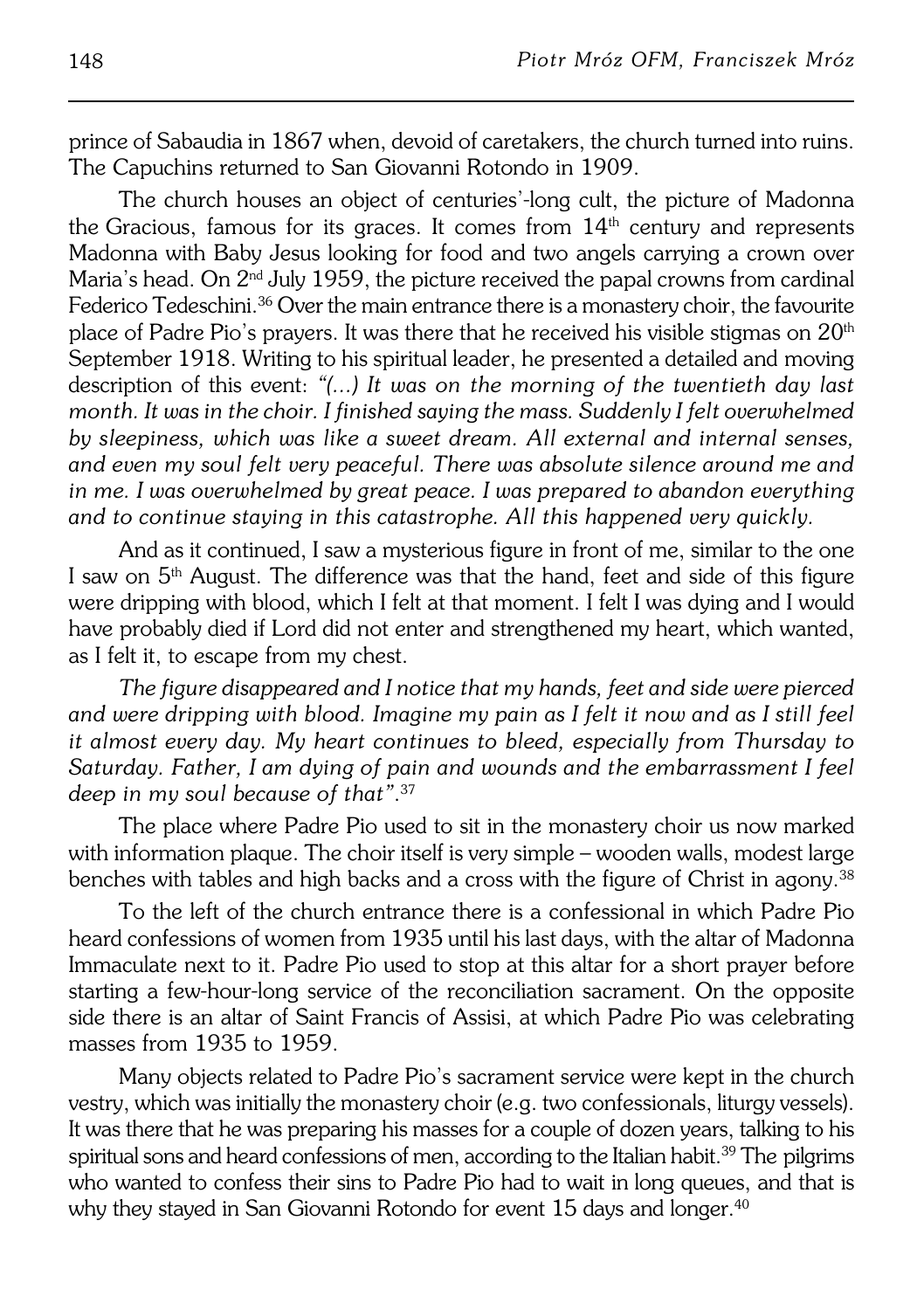There are two stone plaques on the front wall of the church, celebrating  $50<sup>th</sup>$  anniversary of the monk's priesthood (10<sup>th</sup> August 1910 – 10<sup>th</sup> August 1960) and 50<sup>th</sup> anniversary of his presence in San Giovanni Rotondo (1916–1966).<sup>41</sup>

As more and more pilgrims visit San Giovanni Rotondo every year, a new basilica dedicated also to the Madonna the Gracious was erected in 1956−1959, next to the old monastery church. The basilica was designed by the architect Giuseppe Gentile.42 Padre Pio fully accepted the marbles of the temple, saying that one should not spare precious materials on ornamenting the God's house.<sup>43</sup> There is a mosaic above the main altar, representing Madonna the Gracious, surrounded by angels. In 2002 the figure of Padre Pio was painted in the mosaic, at Madonna's feet.

Under the basilica floor, in a small chapel, there is a crypt housing the body of the monk. On 22<sup>nd</sup> September 1968 it was consecrated by definitor general ofRome, Father Clemente da Santa Maria in Puto. This happened one hour before Padre Pio's death, just as he predicted: *"I will die when the crypt is consecrated"*. 44 Padre Pio died on 23rd September 1968 at 2.30. a.m. 100,000 people attended his funeral.<sup>45</sup>

Bur this basilica also proved too small for the ever−growing number of pilgrims to the San Giovanni Rotondo. That is why the construction of a new monumental temple designed to house 10,000 people began in 1993.

Until 2000, the pilgrims were able to visit the monastery cell of Padre Pio. There are every-day objects used by the stigmatic Saint, e.g. a bed, armchair, slippers, bedside table, alarm clocks, a watch and a kneeling chair with a white scarf, which Padre Pio was using to greet the pilgrims, and a glass cupboard holding his other personal belongings.46 Currently, the pilgrims can only watch the cell through a glass window installed in the place of the original wall.

Near the cell, there is an oratory in which Padre Pio was saying masses from  $11<sup>th</sup>$  June 1931 to  $15<sup>th</sup>$  July 1933. During that time, by force of a resolution, he was devoid of his priesthood and could only say private masses in the monastery chapel, without any participants.<sup>47</sup> In the oratory Padre Pio would also hear confessions from monks, diocese priests and friend, and in the afternoons he was often saying his rosary and contemplating the Holy Script.<sup>48</sup>

The here is a Capuchin church next to the church of Santa Maria degli Angeli. Initially, it was a one−storey building and the second floor was added in 1953. In the refectory, where Padre Pio had his meals every day, there is now a plaque with a text and his figure with a blessing gesture. All year round, the place is ornamented with fresh flowers<sup>49</sup>

The pilgrims coming to San Giovanni Rotondo take part in a mass of the way of the Cross, celebrated on the slopes of the Castello mountain. The stations oftheway of the Cross were made by famous sculptor Francesco Messina, who was converted by Padre Pio. The stigmatic commented on the idea of building the way ofthe Cross by saying *"Among many beautiful things that you envisage to perform, this concept*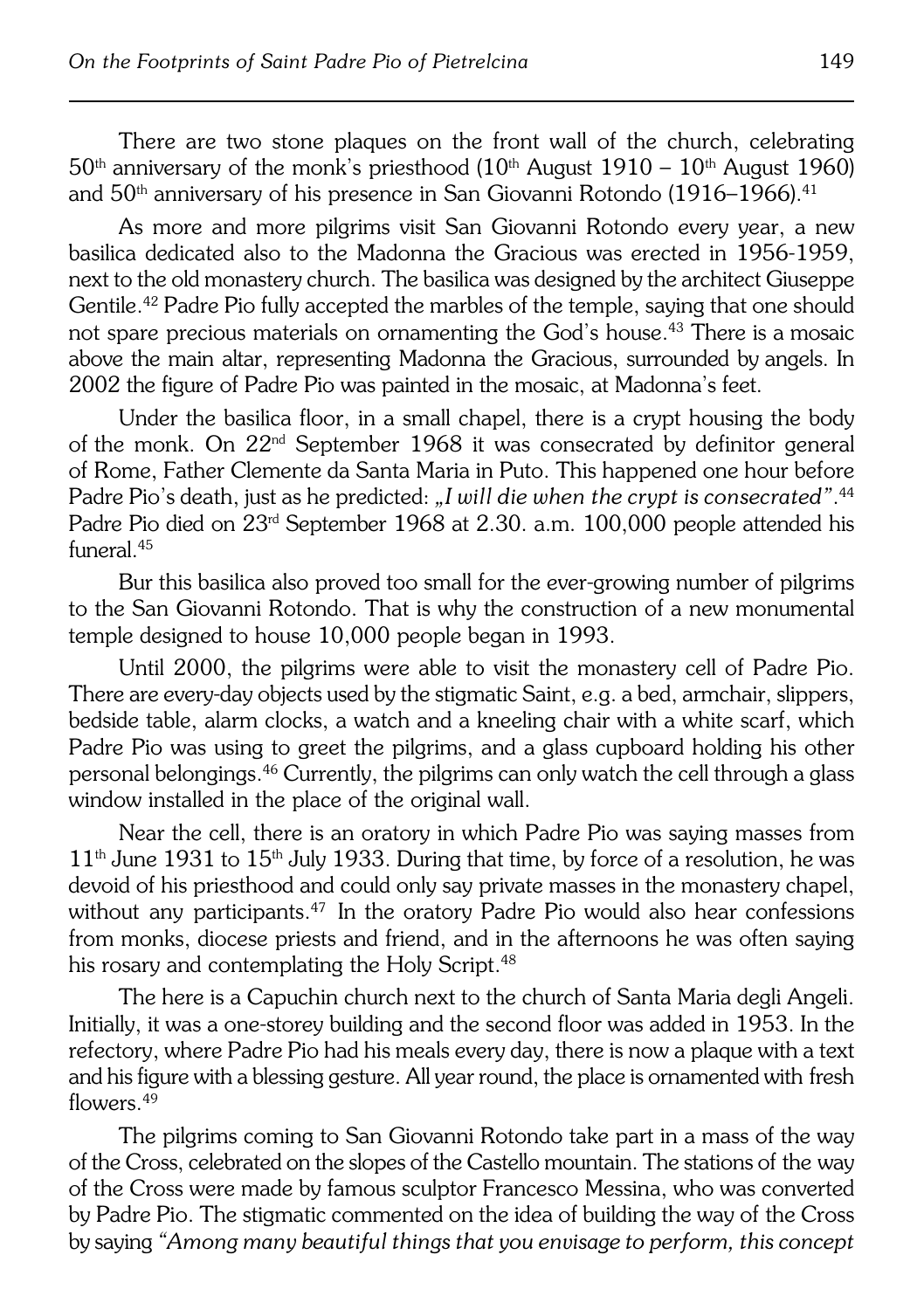*one is one of the most beautiful ones"*. <sup>50</sup> Construction works were started inspring 1967. Padre Pio himself blessed the cornerstone on  $22^{\text{nd}}$  September 1968, a few hours before his death. Ready stations were blessed by cardinal Corrado Ursi on 25<sup>th</sup> May 1971.

At the beginning of the way of the Cross there is a figure of Padre Pio made byMessina, installed in the very place where Padre Pio stood at cornerstone blessing, atthe end of the way there is a figure of Christ Resurrected. The stations are made of Sardinian granite and bronze. An interesting station is the one number five, which represents Padre Pio Simon of Cyrene, who helps Christ carry the cross. Many pilgrims who go on the way of the Cross, carry wooden crosses on their backs.<sup>51</sup>

One must not forget about a Rosary Square located at the southern side of the monastery, which was a place where pilgrims gather to say goodnight to Padre Pio before his night rest. Another important building is a hospital for the poor, called a House of Relief in Suffering. It was built at the stigmatic's initiative and started operations in 1956. 10,000 patients are treated in the hospital every year.



Fig. 2. The organised pilgrimage movement to the Sanctuary of St. Padre Pio in San Giovanni Rotondo in the years 1989-2001 Source: Own analysis based on Voce di Padre Pio 1989-2002.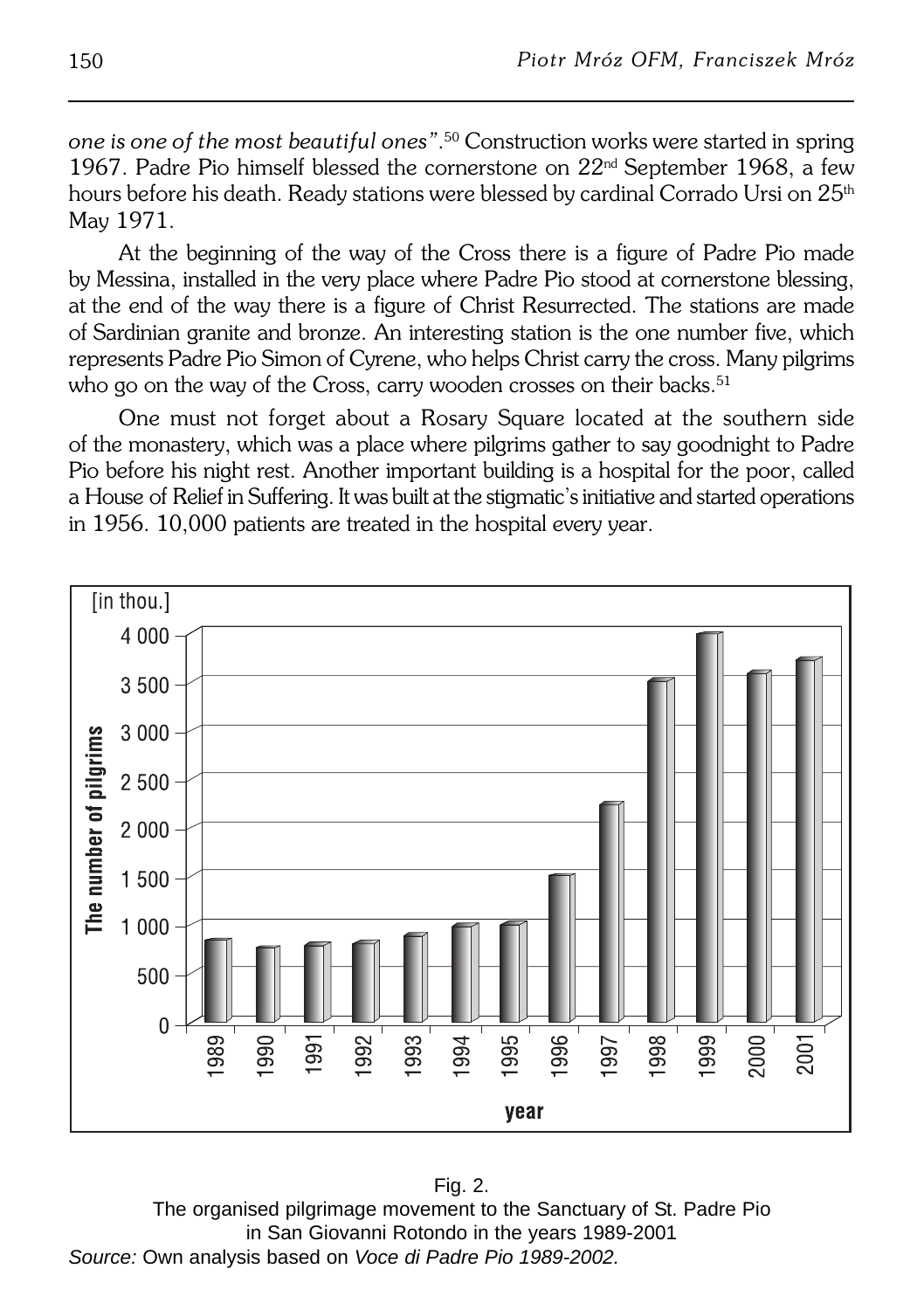On 100th anniversary of Padre Pio's birthday, on 23rd May 1987, the Holy Father John Paul the Second came to San Giovanni Rotondo. At a sports stadium, the Pope celebrated a mass for 50,000 people from Apulia and other regions of Italy and the pilgrims from France, Belgium, Switzerland and the USA. Addressing the citizens of the town in his homily, John Paul the Second said: *"For a long time now, your town, San Giovanni Rotondo has been going through, one may say, the day 'that our Lord made for us'. I am thinking about the development that happened here thanks to the presence and work of Padre Pio of Pietrelcina, renowned all around the world. Also the activities of the capuchins, who carry out the work ofthis God's Servant, attract many pilgrims to your town. Dear brothers* and sisters of San Giovanni Rotondo, may you always be worthy of the testimony *that Padre Pio was giving*".52After the mass the Holy Father blessed six cornerstones for the new outlets of the hospital of Relief in Suffering, and then went to the sanctuary of Madonna the Gracious to meet the Franciscan monks. A special moment inthe Pope's visit to the sanctuary was his prayer over Padre Pio's grave. John Paul the Second kneeled for a long time, holding his right hand on the granite tombstone.

Padre Pio's sanctuary in San Giovanni Rotondo is now one of the main pilgrimage centres in the world. According to the Papal Council of Migrants and Travellers, it is the second biggest world sanctuary, after Guadalupa in Mexico, it terms of the annual number of pilgrims. Every year it is visited by  $7.5$  million people.<sup>53</sup>

Starting from 1968, i.e. Padre Pio's death, more and more pilgrims come to the sanctuary. From 1989 to 1998 the number rose over four times (1989 – 835,000 1998 – 3,500,000) (Fig. 2). The biggest number of pilgrims was recorded in1999, it was definitely related to Padre Piols beatification on 2nd May 1999. Surprising enough, less pilgrims came in 2000, as compared to  $1999$  (-10 %). In 2001 the number of pilgrims recorded in the books came up again. The pilgrimage season lasts from May to October. English−speaking groups come mostly form the USA, Ireland, England, Philippines, Malta, Canada, Australia and Singapore (Fig. 3).

 The main celebrations of indulgence in the sanctuary are organised on  $23<sup>rd</sup>$  September, as liturgical recollections of Saint Padre Pio. The first celebrations gathered 600,000 people from Italy and abroad. They prayed to the saint for the world peace and for the employees of mass media and for artists.

# **Conclusions**

Padre Pio is the first priest stigmatic in the history of the Church. Through his devotion, and modesty he has spoken to large armies of believers all around theworld. He encouraged people to pray, which is now reflected in numerous prayer groups that include 500,000 members. As at  $25<sup>th</sup>$  may 2000 there were 2,159 Italian Padre Pio's Prayer Groups that were officially recognised by the bishops and entered into the International Centre of Prayer Groups in San Giovanni Rotondo. World−wide,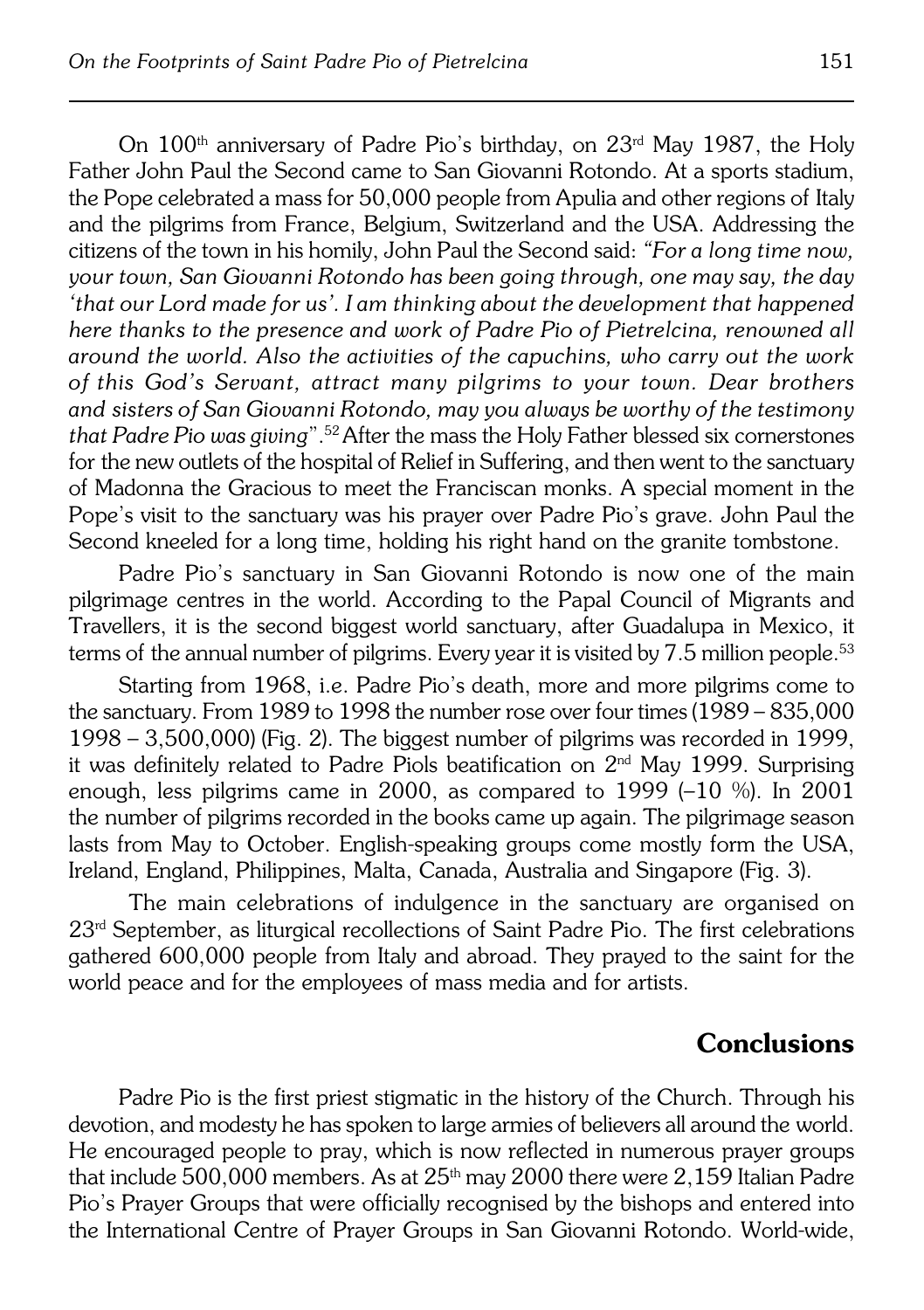

Fig. 3. English speaking groups registered in the Sanctuary of St. Padre Pio in San Giovanni Rotondo in the year 2000. Source: Own analysis based on Voce di Padre Pio.

there are currently 378 groups in 33 countries (this number only refers to the groups that are registered at the above−mentioned centre).54 In many countries parishes, churches and sanctuaries devoted to this Saint Capuchin emerge. In Poland the saint's cult is practised in Jarosław, Cracow, Terliczka, Przeprośna Górka near Częstochowa, Warsaw and in other places. One must not forget about the'Polish' House of Relief in Suffering in Radawa near Jarosław, were patients are treated for hypertension, heart diseases, neurosis, thyroid gland disorders and other diseases.

A special cult of Saint Padre Pio is observed in Italy. Apart from the above− mentioned prayer groups, there are also numerous paintings, figures, books, calendars, prayer books and other devotional articles related to Padre Pio.

We can see that cult very clearly when looking at thousands of pilgrims that go "A Padre Pio" ("to Padre Pio"), i.e. to San Giovanni Rotondo, Pietrelcina, Morcone and other places of the famous stigmatic every day. After the canonisation of Padre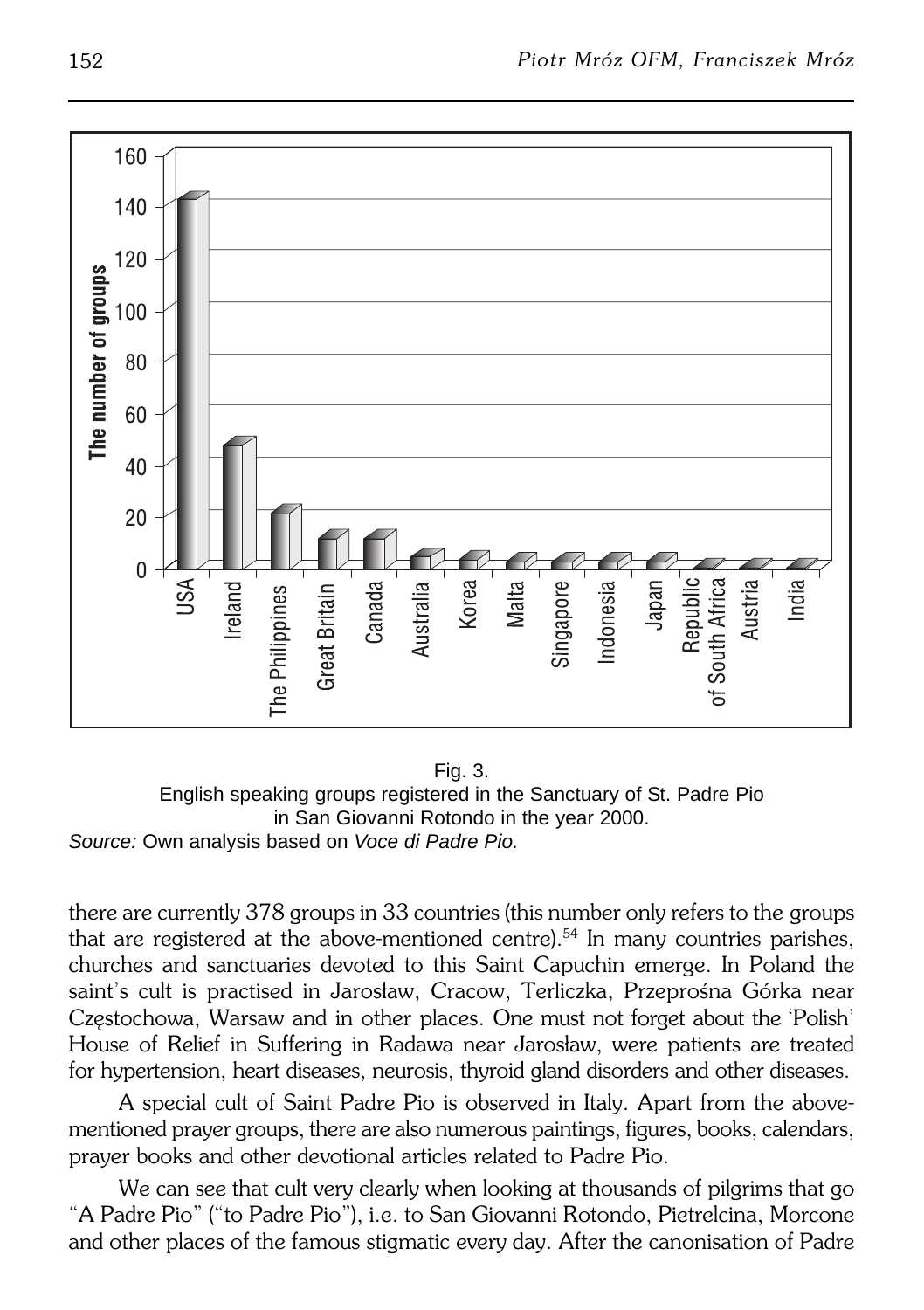Pio there will probably be even more pilgrims coming to visit these places, because, as the Holy Father said "Our times need to re—discover his (Padre Pio's) value to open people's hearts to hope".<sup>55</sup>

The authors of this article express their gratitude to Dr hab. Józef Marecki ofthe Capuchin order, the editor−in chief of the monthly "Głos Ojca Pio", Father Albin Sroka from the Jarosław monastery and Father Luigi, the guardian at a Capuchin monastery for all their help, materials and valuable comments that were used in this article.

# **Notes:**

<sup>1</sup> *Canonizzazione del Beato Pio da Pietrelcina. Piazza San Pietro − 16 giugno 2002*, 2002, Tipografia Vaticana, (Roma) − Vaticano, pp. 45−46.

<sup>2</sup> Three children of Mr and Ms Forgione died in childhood, that is why usually five children's names are quoted, of those who lived to be adults.

<sup>3</sup> R. D. Tomaselli (edited by Sroka A.), 2000, *Ojciec Pio, Stygmatyk*, Jarosław, Drukarnia USP "Usługopol", p. 11.

<sup>4</sup> E. Cińcio, 2002, *Dyskretne piękno Piana Romana*, "Głos Ojca Pio" No 2 (14), p.20.

<sup>5</sup> G. Amorth, 1998, *Ojciec Pio. Wiara, cierpienie, miłość*, Wydawnictwo Księży Sercanów, p. 18.

<sup>6</sup> A. Ripabottoni, 2002, *Święty Ojciec Pio ...*, p. 28.

<sup>7</sup> Currently the monastery houses noviciate of Foggis monastery province.

<sup>8</sup> "Francis, bravo, bravo! Your have proven worthy of the promise and call of Saint Francis".

<sup>9</sup> W. Ryszka, 1988, *Winnica Padre Pio*, Wydawnictwo Wrocławskiej Księgarni Archidiecezjalnej, Wrocław, pp. 31−32.

<sup>10</sup> G. Preziuso, 2001, *Ojciec Pio w San Giovanni Rotondo*, Wydawnictwo Księży Marianów, Warszawa, pp. 16−17.

<sup>11</sup> A. Ripabottoni, 2002, *Święty Ojciec Pio ...*, p. 49.

<sup>12</sup> A. Ripabottoni, 2002, *Święty Ojciec Pio ...*, p. 49.

<sup>13</sup> A. Ripabottoni, 2002, *Święty Ojciec Pio ...*, p. 53.

<sup>14</sup> A. Ripabottoni, 2002, *Święty Ojciec Pio ...*, pp. 57−58.

<sup>15</sup> A. Ripabottoni, 2002, *Święty Ojciec Pio ...*, pp. 58−59.

<sup>16</sup> The reason of moving was repairs of the monastery in Sant'Elia a Pianisi.

<sup>17</sup> A. Ripabottoni, 2002, *Święty Ojciec Pio ...*, p. 53.

<sup>18</sup> G. Farnedi, 1996, *Guida ai Santuari d'Italia*, Edizioni Piemme Spa, Casale Monferrato, p. 298.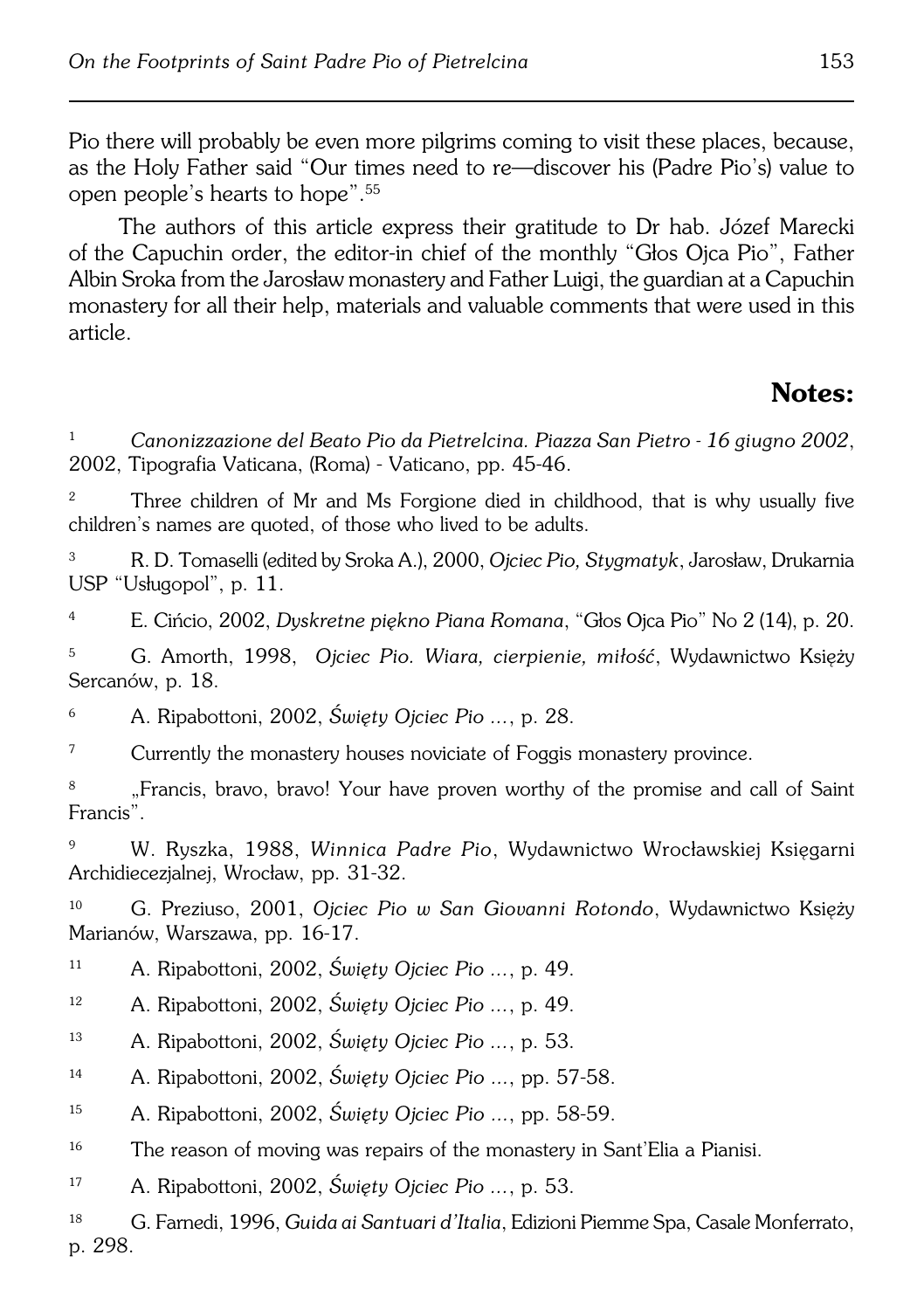A. Ripabottoni, 2002, *Święty Ojciec Pio ...*, p. 61.

 *Listy Ojca Pio*, 1995, Pabladura M., Ripabottoni A. (edit.), vol. 1., Archidiecezjalne Wydawnictwo Łódzkie, Łódź, p. 163.

*Listy Ojca Pio*, op. cit., p. 166.

- A. Ripabottoni, 2002, *Święty Ojciec Pio ...*, p. 69.
- *Listy Ojca Pio*, op. cit., p. 202.
- *Listy Ojca Pio*, op. cit., p. 13.
- A. Ripabottoni, 2002, *Święty Ojciec Pio ...*, p. 79.
- *Listy Ojca Pio*, op. cit., p. 146.

 *Listy Ojca Pio*, 1996, Pobladura M., Ripabottoni A. (edit.), vol. 2., Archidiecezjalne Wydawnictwo Łódzkie, Łódź, p. 302.

A. Ripabottoni, 2002, *Święty Ojciec Pio ...*, p. 90.

A. Ripabottoni, 2002, *Święty Ojciec Pio ...*, p. 90.

 *Listy Ojca Pio*, 1996, Pobladura M., Ripabottoni A. (edit.), vol. 3., Archidiecezjalne Wydawnictwo Łódzkie, Łódź, p. 6.

- Ibidem, p. 138.
- Ibidem, p. 174.

B. Strzechmiński, 2000, *Ojciec Pio idzie do wojska*, "Głos Ojca Pio", No 3, p. 16.

 He came there for the first time with his provincial father in October 1916 and stayed three days at Carducci Street*.* See *Listy Ojca Pio*, 1996, Pobladura M., Ripabottoni A. (edit.), vol. 3., Archidiecezjalne Wydawnictwo Łódzkie, Łódź, p. 85.

J. Marecki, 2000, *Świątynia klasztorna,* "Głos Ojca Pio", No 2, p. 31.

J. Marecki, 2001, *Cudowny wizerunek,* "Głos Ojca Pio", No 9, p. 31.

- A. Ripabottoni, 2002, *Święty Ojciec Pio ...*, p. 116.
- J. Marecki, 2002, *Chór zakonny,* "Głos Ojca Pio", No 5 (11), p. 27.
- J. Marecki, 2000, *Zakrystia,* "Głos Ojca Pio", No 4, p. 31.

 G. Flumeri, 1987, *W hołdzie Ojcu Pio*, Edizioni «Padre Pio da Pietrelcina» Monasteryo «S. Maria della Grazie» San Giovanni Rotondo, p. 20

J. Marecki, 2000, *Świątynia klasztorna,* "Głos Ojca Pio", No 2, p. 31.

J. Marecki, 2001, *Bazylika Matki Bożej Łaskawej,* "Głos Ojca Pio", No 1 (7), p. 27.

Ibidem.

B. Strzechmiński, 2000, *Gdzie jesteś o śmierci?*, "Głos Ojca Pio", No 3, p. 16.

 A. Negrisolo, N. Castello, S. M. Manelli, 2001, *Tajemnica Ojca Pio,* Kraków, Wydawnictwo WAM, Kraków, p. 156.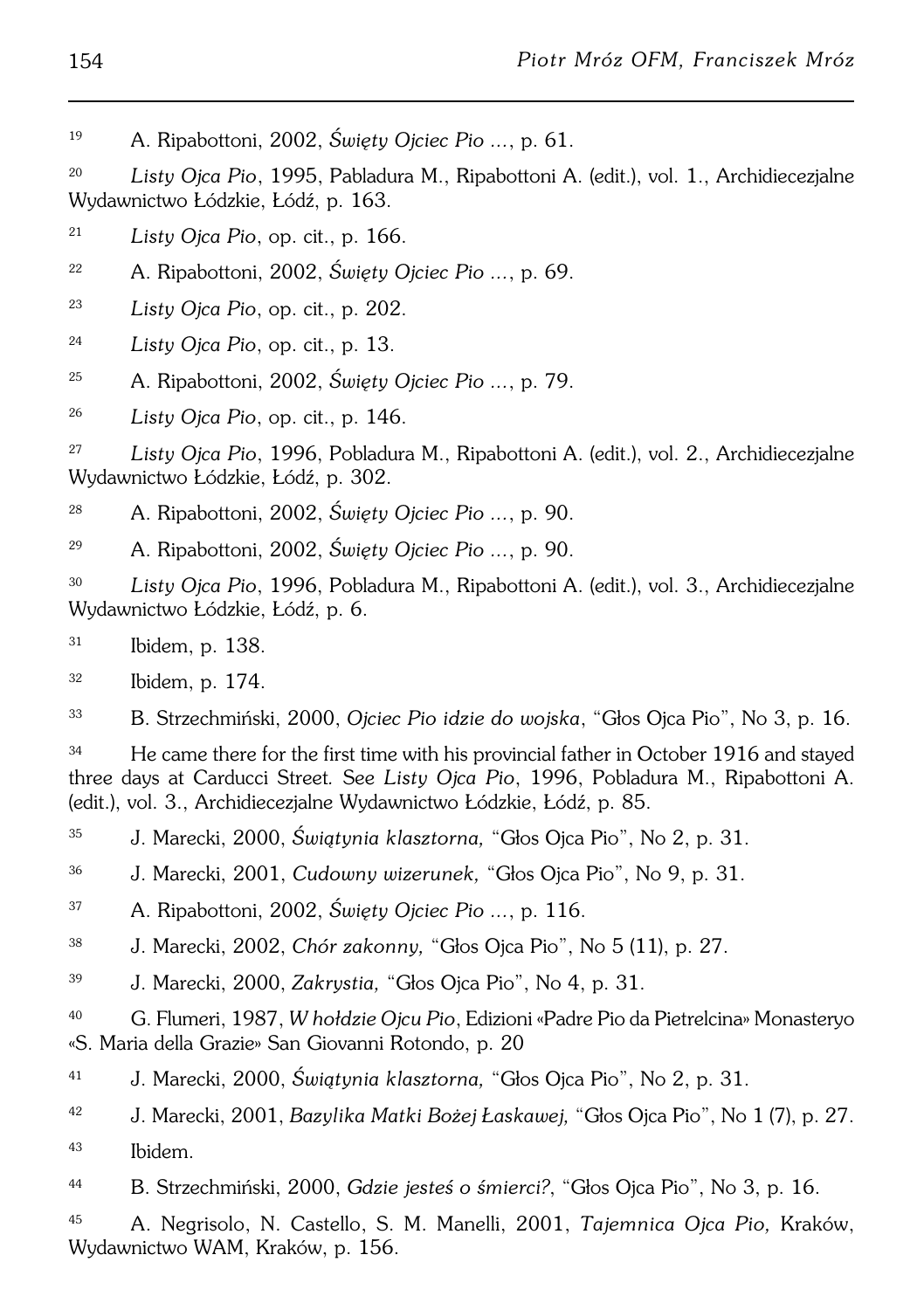<sup>46</sup> J. Marecki, 2000, *Cela zakonna,* "Głos Ojca Pio", No 4, p. 27.

- <sup>47</sup> A. Ripabottoni, 2002, *Święty Ojciec Pio ...*, p. 194.
- <sup>48</sup> J. Marecki, 2001, *Oratorium*, "Głos Ojca Pio", No 4 (10), p. 27.
- <sup>49</sup> G. Preziuso., 2001, *Ojciec Pio ...*, op. cit. p. 25.
- <sup>50</sup> G. Preziuso., 2001, *Ojciec Pio ...*, op. cit. p. 41.
- <sup>51</sup> J. Marecki, 2001, *Droga Krzyżowa,* "Głos Ojca Pio", No 2 (8), p. 27.

<sup>52</sup> *L'OSSERVATORE ROMANO,* Polish edition, No 6 (91) 1987, p. 10.

<sup>53</sup> *Miejsca Święte* nr 9 (33) 1999, p. 66 and A. Jackowski, I. Sołjan (edit.), 2000, *Leksykon. Szlaki Pielgrzymkowe Europy*, p. 63.

<sup>54</sup> G. Ruotolo, 2001, *Grupy Modlitwy Ojca Pio dzisiaj*, [in:] *W Kościele, z Kościołem iza Kościół. Pierwsze Ogólnopolskie Spotkanie Przedstawicieli Grup Modlitwy Ojca Pio − Tenczyn 2−4.VI.2000*, Edition of "Głos Ojca Pio" appearing every two months, Kraków, s.55; Currently there are 54 Padre Pio's Prayer Groups in Poland.

<sup>55</sup> Homily of John Paul the Second said on of 16th June 2002 in Rome during the canonisation of Padre Pio, "Głos Ojca Pio", No 16, p. 14.

## **Literature:**

Amorth G., 1998

*Ojciec Pio. Wiara, cierpienie, miłość*, Wydawnictwo Księży Sercanów.

*Canonizzazione del Beato Pio da Pietrelcina. Piazza San Pietro – 16 giugno 2002*, 2002, Tipografia Vaticana, (Roma) – Vaticano.

Cińcio E., 2002

*Dyskretne piękno Piana Romana*, "Głos Ojca Pio" No 2 (14).

Farnedi G., 1996

*Guida ai Santuari d'Italia*, Edizioni Piemme Spa, Casale Monferrato.

Flumeri G., 1987

*W hołdzie Ojcu Pio*, Edizioni «Padre Pio da Pietrelcina» Monasteryo «S. Maria della Grazie» San Giovanni Rotondo.

Jackowski A., Sołjan I. (edit.), 2000

*Leksykon. Szlaki Pielgrzymkowe Europy*.

*Listy Ojca Pio*, 1995

Pobladura M., Ripabottoni A. (edit.), vol. 1., Archidiecezjalne Wydawnictwo Łódzkie, Łódź.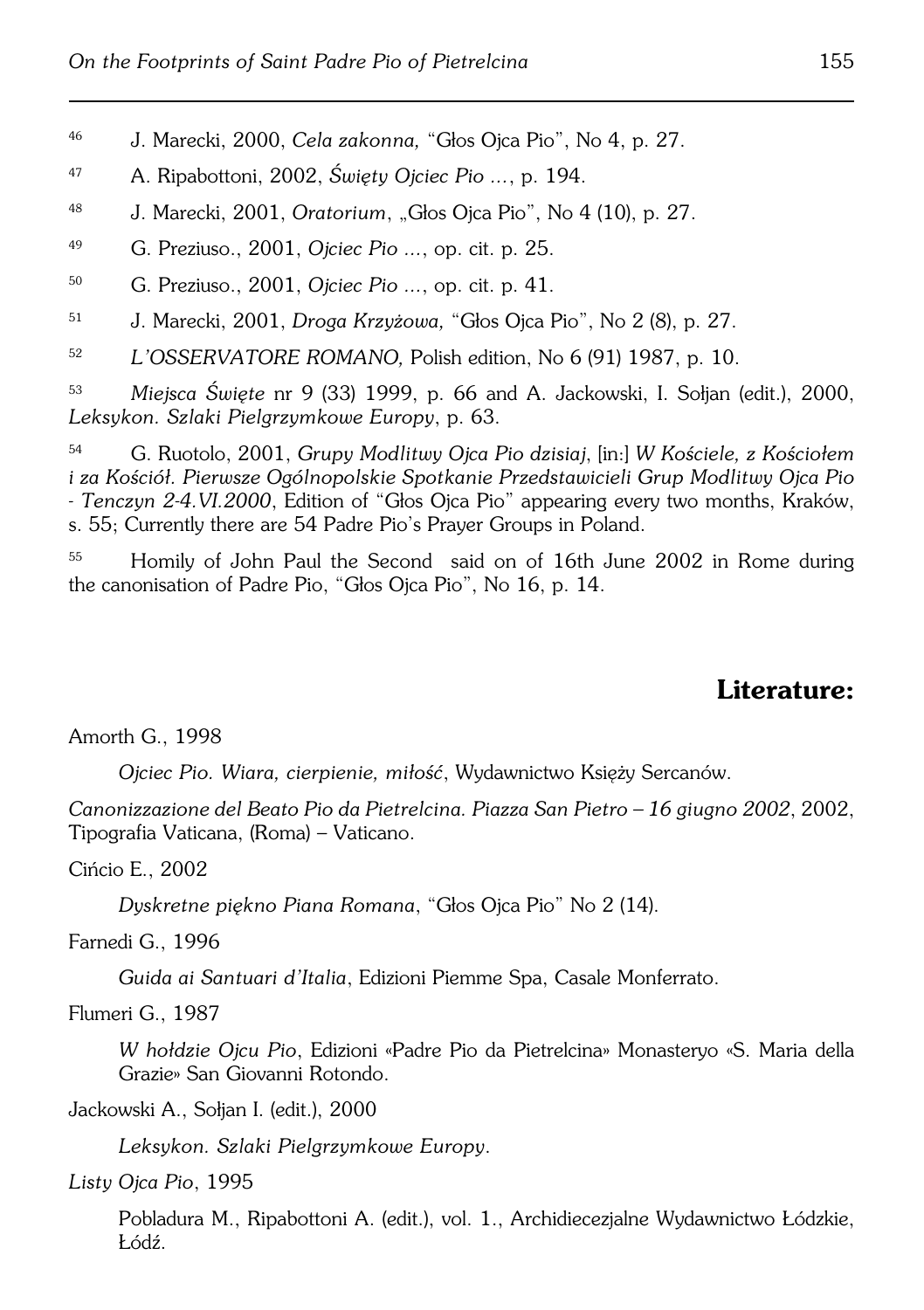#### *Listy Ojca Pio*, 1996

Pobladura M., Ripabottoni A. (edit.), vol. 2., Archidiecezjalne Wydawnictwo Łódzkie, Łódź.

#### *Listy Ojca Pio*, 1996

Pobladura M., Ripabottoni A. (edit.), vol. 3., Archidiecezjalne Wydawnictwo Łódzkie, Łódź.

*L'Osservatore Romano,* Polish edition, no 6 (91) 1987, p. 10.

#### Marecki J., 2000

*Cela zakonna,* "Głos Ojca Pio", No 4.

## Marecki J., 2000

*Świątynia klasztorna,* "Głos Ojca Pio", No 2.

## Marecki J., 2000

*Zakrystia,* "Głos Ojca Pio", No 4.

## Marecki J., 2001

*Bazylika Matki Bożej Łaskawej,* "Głos Ojca Pio", No 1 (7).

## Marecki J, 2001

*Droga Krzyżowa,* "Głos Ojca Pio", No 2 (8).

#### Marecki J., 2001

*Cudowny wizerunek,* "Głos Ojca Pio", No 9.

## MareckiJ., 2001

*Oratorium*, "Głos Ojca Pio", No 4 (10).

#### Negrisolo A., Castello N., Manelli S. M., 2001

*Tajemnica Ojca Pio,* Kraków, Wydawnictwo WAM, Kraków.

#### Preziuso G., 2001

*Ojciec Pio w San Giovanni Rotondo*, Wydawnictwo Księży Marianów, Warszawa.

#### Ripabottoni A., 2002

*Święty Ojciec Pio. "Cyrenejczyk dla wszystkich" Oficjalna biografia Ojca Pio*, Świat Książki, Warszawa.

#### Ruotolo G., 2001

*Grupy Modlitwy Ojca Pio dzisiaj*, [in:] *W Kościele, z Kościołem i za Kościół. Pierwsze Ogólnopolskie Spotkanie Przedstawicieli Grup Modlitwy Ojca Pio – Tenczyn 2– 4.VI.2000*, Redakcja dwumiesięcznika "Głos Ojca Pio", Kraków.